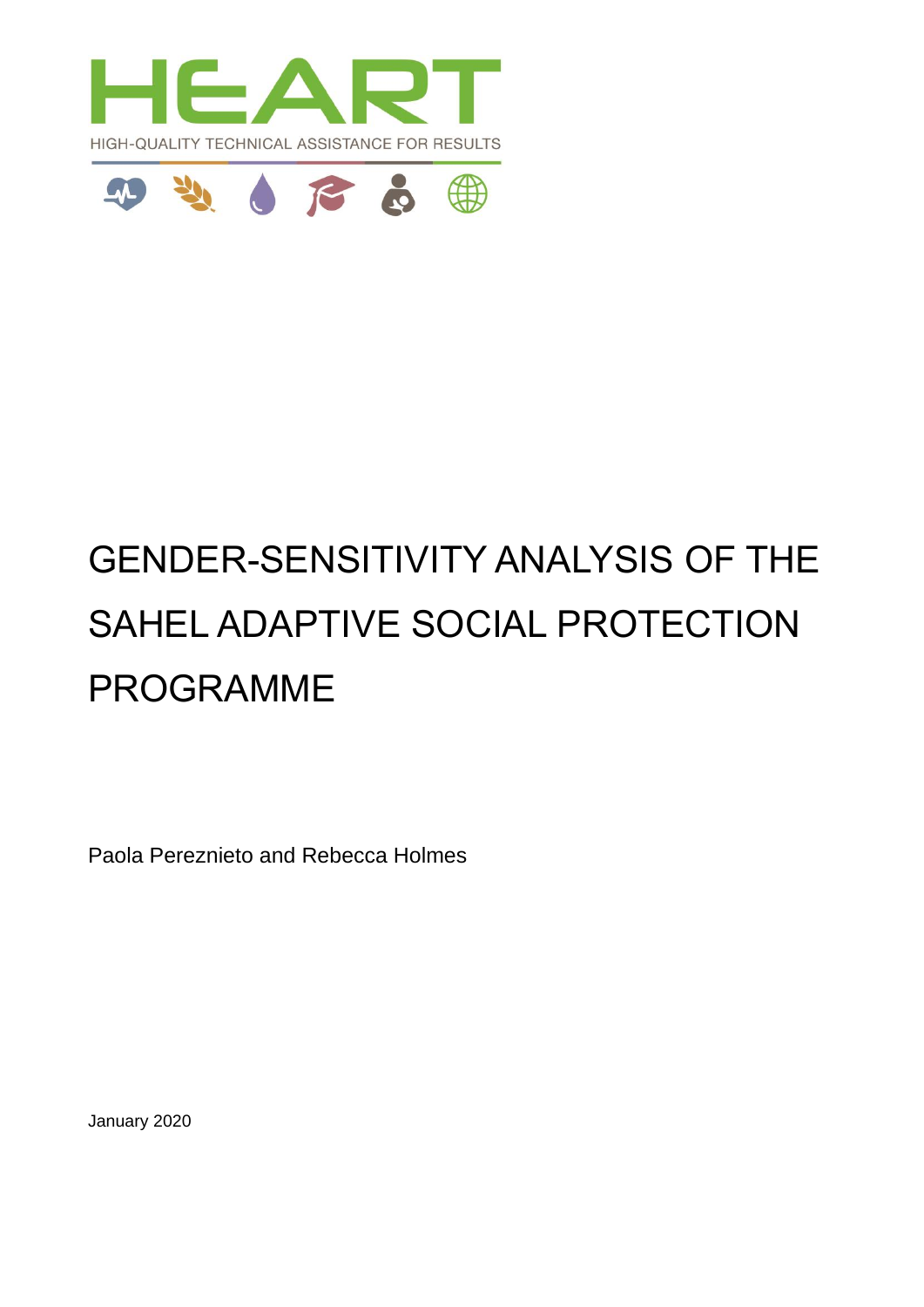This assessment is being carried out by HEART, a consortium of: Oxford Policy Management, EDT (Education Development Trust), IDS (Institute of Development Studies), HERA, WEDC, University of Leeds and LSTM (Liverpool School of Tropical Medicine), AGUA Consult, Mannion Daniels, Open University, Wise Development/DAI, Nutrition Works and supported by DFID. This report was managed by WISE Development/DAI partner.

The Team Leaders are Paola Pereznieto and Rebecca Holmes. The remaining team members are Chris Cosgrove and Ric Goodman.

The contact point for the client is Stephanie Brockerhoff. The client reference number for the project is A3816.

Oxford OX1 3HJ United Kingdom

HEART Clarendon House Tel +44 (0) 1865 207333 52 Cornmarket St Email heartforeads@opml.co.uk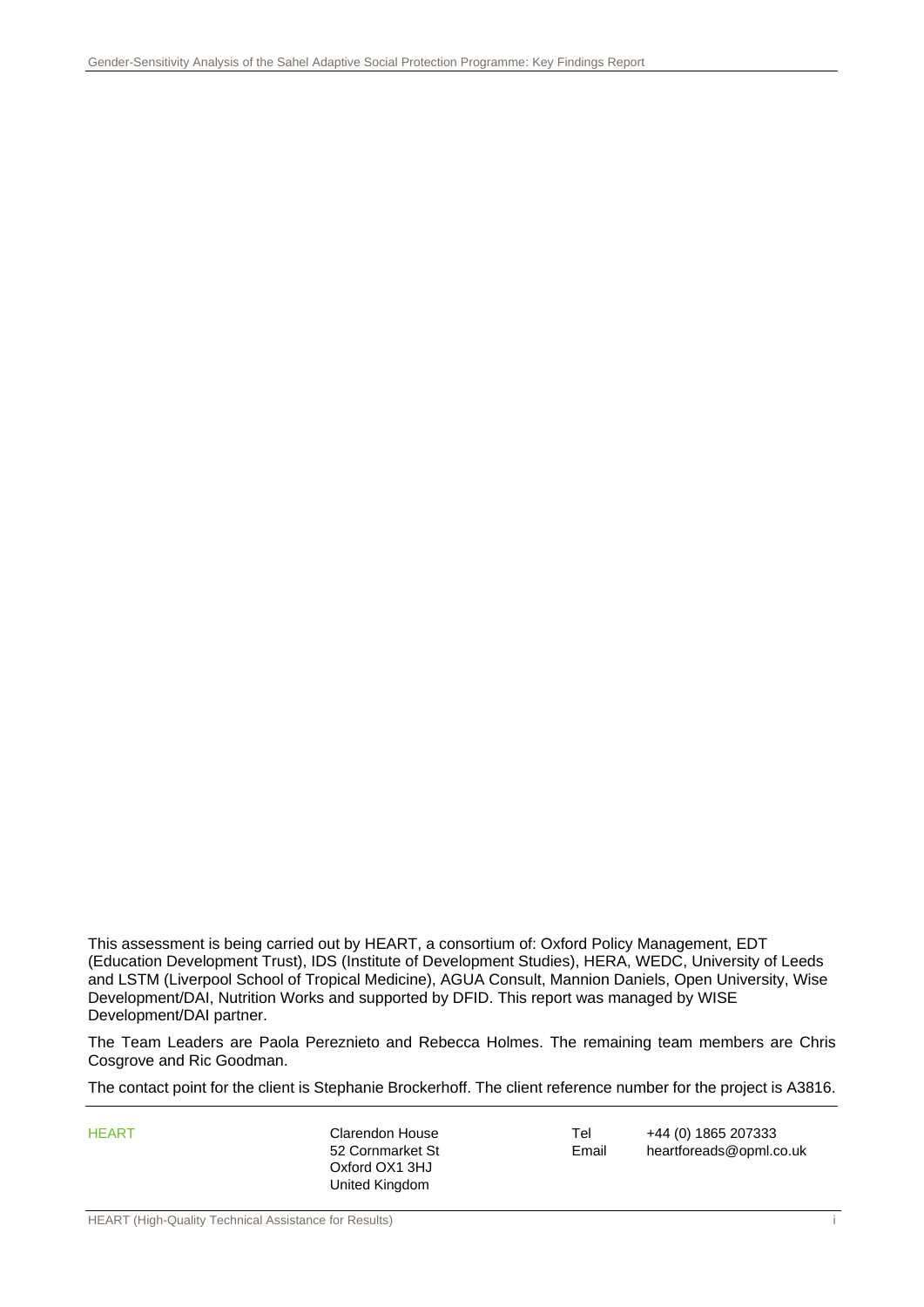# <span id="page-2-0"></span>**Executive summary**

The Sahel Adaptive Social Protection Programme (SASPp) was launched in 2014 to support the design and implementation of adaptive social protection programmes and systems in six Sahel countries: Burkina Faso, Chad, Mali, Mauritania, Niger, and Senegal. The SASPp aims to increase access to adaptive social protection systems for poor and vulnerable populations to help them anticipate, absorb, and recover from covariate climate shocks and stresses (such as drought and flooding), and to support national social protection systems to become more adaptive and responsive to shocks and stresses (World Bank, 2019).

With funding from the UK's Department for International Development (DFID) this report sought to assess the gender-sensitivity of the SASPp, including the extent to which the SASPp considers the differential needs and impact of programme activities on women and men, girls and boys, and uses this information to inform programme design, implementation, and monitoring and evaluation. The following steps were followed to conduct this assessment and provide robust evidence-based recommendations for the SASPp programme team to take forward:

- 1. A literature review on gendered vulnerabilities and gender dimensions of adaptive social protection systems and what works to ensure they are gender-responsive and transformative.
- 2. A review of programme documentation to assess the gender-sensitivity in SASP's design and implementation, including assessing how gender is considered across the programme, and what types of activities are tailored to respond to differential needs of women and men.
- 3. Key Informant Interviews with staff from the World Bank at headquarters and in-country and national stakeholders of the programme.

### **Findings on the gender-sensitivity of the SASPp**

### *SASPp programme design*

The gendered analysis of **targeting** explored two dimensions: **eligibility criteria,** which indicates that targeting of the regular SASPp cash transfers is based on an income poverty assessment at the household level, with a combination of community-based targeting and household proxy means tests, while the shock-responsive components add a layer of geographic targeting and typically includes additional targeting criteria linked to climate shock vulnerability, but neither include explicit gender-related criteria. In four of the SASPp countries, women are explicitly selected as recipients of the cash transfer and accompanying measures in order to actively promote gender equality in contexts where women face severe vulnerabilities and barriers to income-generating activities. This has resulted in 85% - 95% of women receiving the programme's benefits in these countries. In two countries – Mali and Senegal - women have not been targeted as the main recipients as it was not seen as feasible given patriarchal social structure in these countries.

The SASPp uses two main social protection instruments. **Cash transfers** are used in all countries, but there has been no systematic analysis of the effect of the shock-responsive transfers on addressing gender vulnerabilities, including whether they have had an effect on curbing adverse gendered coping strategies. Five out of six of the SASPp countries have small **cash-for-work** components which contribute to building resilience and support adaptation. While the type of work may exclude women because of the physical nature of the work required or given their specific gendered life-cycle needs, evidence of explicit gender-responsive features to encourage women's participation, such as creche services, was found in Burkina Faso and Mali.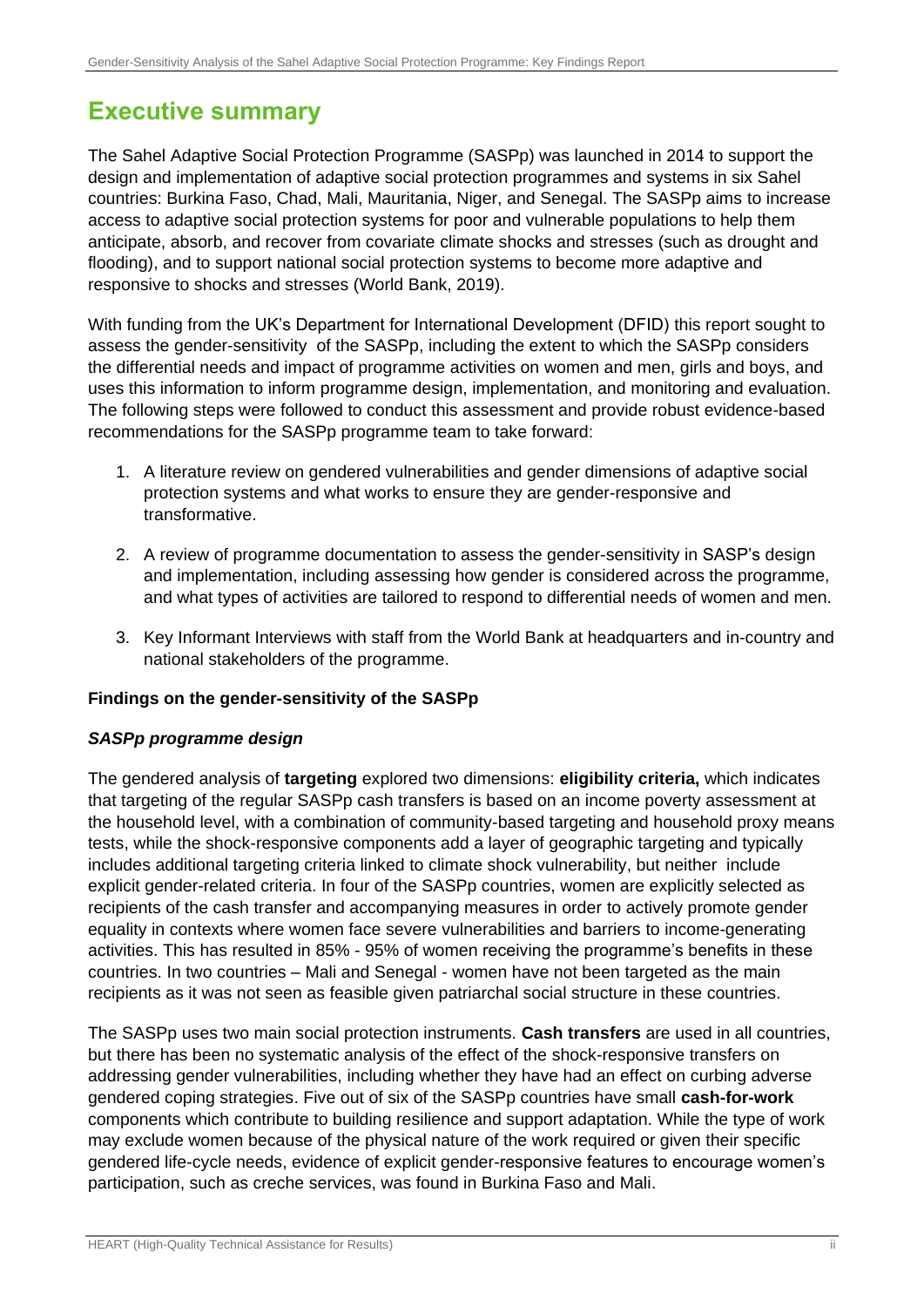The SASPp has not systematically explored certain implications of the decision to transfer cash to women, such as the effect on GBV within the household. Information analysed indicates that community committees have been successful at mitigating domestic violence linked to the transfer, but robust evidence on this is missing.

The SASPp includes **accompanying measures** that work in similar ways in all six countries: The **human capital** promotion component aims to improve care-giving practices, this is mainly targeted at women, but it also involves men through community meetings to reduce the likelihood of negative coping responses during shocks, particularly affecting girls. This component specifically aims to address gender inequality and discriminatory social norms by involving both men and women in relevant thematic community sessions. The **productive inclusion** component promotes savings by programme beneficiaries (who are mainly women), supports the formation of savings and loans groups, and provides life skills training and technical support for business plan development, linked to small-scale investments in income-generating activities or in community assets. Preliminary information suggests that this component has been successful in promoting women's autonomy, economic agency, and gaining greater status in their households and community.

### *SASPp programme implementation and systems*

The gender assessment explored several aspects of the SASPp's **implementation mechanisms**. **Community committees** have been set up through ASP in the six countries, with multiple functions including communicating relevant aspects of the programme's operation; sensitisation; checking programme progress; and, in most countries, receiving and addressing grievances and complaints. Despite these key functions, only in some countries does their training include some level of gender sensitisation.

The **delivery modalities** for the programme are different in each country, including transfers made through local payment institutions and mobile transfers. There are important knowledge gaps in regard to this from a gender perspective such as whether there are differences in access and control of resources depending on delivery modality; whether women feel or face security risks in the process or as a result of receiving the transfers, and how this changes during times of crisis, among others. The analysis of **enrolment and registration** from a gender perspective is also important. While a large share of participants are women, so far there is only anecdotal information about the barriers women may face in the process of enrolling in the programme, how they receive communication about the schemes to ensure that women and men understand what the shockresponse transfers aim to do, the rationale behind the targeting criteria, and programme objectives.

**Grievance mechanisms** are also key components of programme implementation in terms of equity and accountability. Little information was found about women and men's access to and experience of grievance mechanisms, nor is there an analysis of whether women face challenges in raising complaints to community committees, given the highly patriarchal contexts.

### *System components*

The systems underpinning the SASPp, which include Management Information Systems (MIS), social registries, and monitoring systems, are still evolving. The SASPp is assisting each of the countries to develop a robust **social registry** that enables a better targeted social safety net and a more efficient shock response. In these, it is not possible to differentiate between the level of vulnerability of different household members due to limited individual level data in registries. This likely leads to an underestimation of issues such as female poverty and vulnerability within the household, and it will not be possible to conduct more complex targeting that goes beyond the level of the household, including for the shock-response components.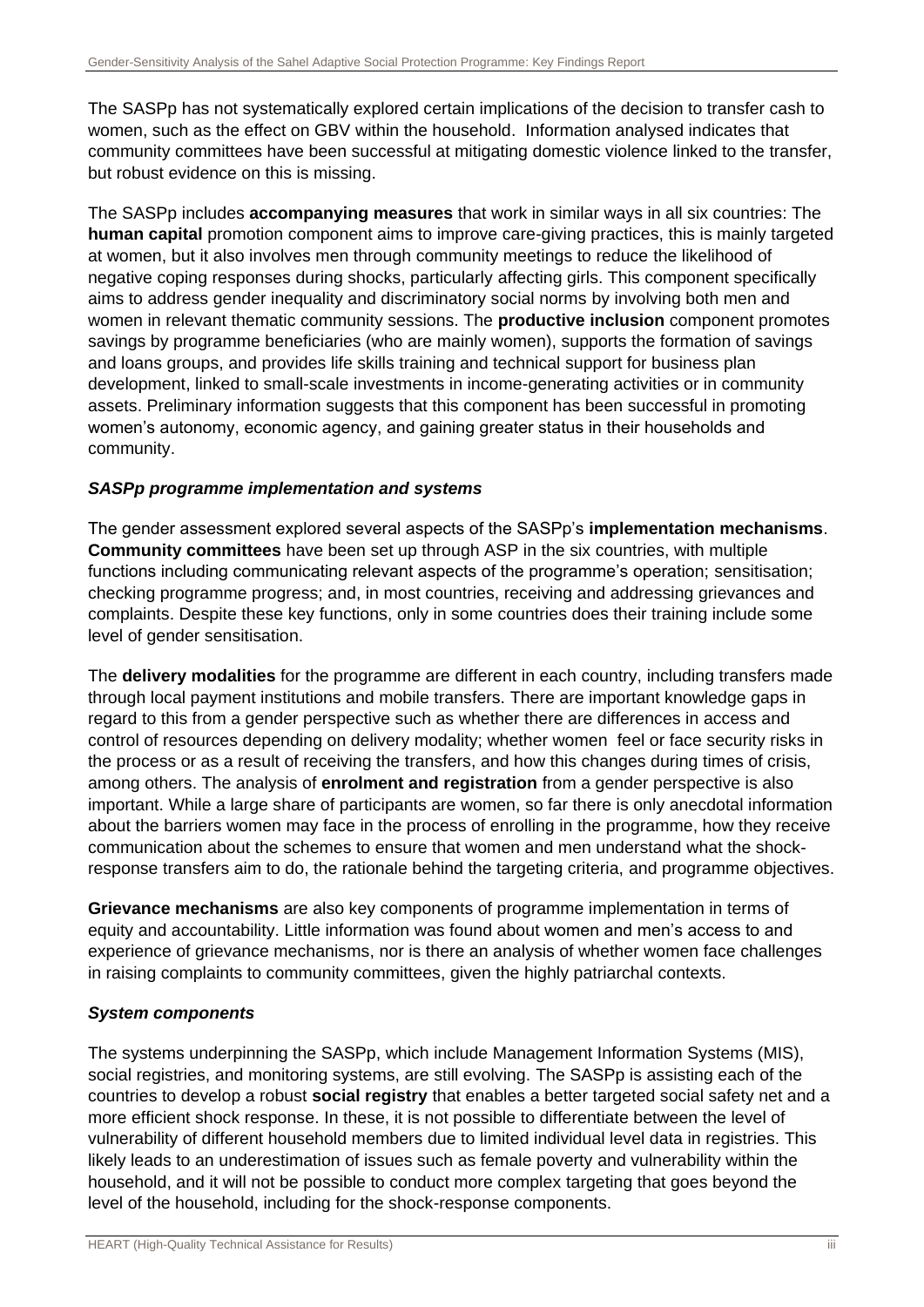With regard to the programme's **routine monitoring and reporting**, the country-specific results frameworks include minimal-level indicators on gender, and there are no indicators relating to disability. There are specific indicators in Mauritania, Niger and Senegal which are more gender sensitive, for instance, an indicator to monitor the impact of business training on women's decision making inside the household, but these are only few and not consistent across countries. With respect to **evaluations, and assessments,** the SASPp has developed and implemented some activities aimed at increasing the understanding of gender-specific vulnerabilities and responses to shocks, to improve the opportunities for women to access and benefit from the programme. Evaluations of the cash transfer and accompanying measures are currently underway across the region with both quantitative and qualitative components and relevant questions to better understand gender dimensions of the programme, including around intra-household decisionmaking and behaviour. These should provide important information about the programme's gendered outcomes, particularly regarding its accompanying measures. There is less learning generated about the gender dimensions of other programme components– in particular, the adaptive and shock-responsive components of programmes across the region.

**Research and learning** are important components of the programme, so gender-based research should be a more systematic focus area for evidence-based planning. A few dedicated studies are underway to analysis gender-specific aspects of the programme, but it remains unclear how findings from these analyses will be taken up and used to inform programme design. Within the gaps in gender data and analysis, there is even more limited attention to, and discussion of, intersecting vulnerabilities, such as disability, age, and geography etc.

### *Institutional coordination, capacity, and actors, and policy coherence*

The SASPp's institutional coordination and capacity in relation to gender has been limited. The information analysed did not indicate an attempt to include linkages with gender-focused ministries, gender institutional machineries, or other sets of actors (e.g. local actors) representing women and marginalised groups. There has also been limited expertise to drive or mainstream gender and inclusion throughout the programme and system. Partnerships with the World Bank's Gender Lab and the use of the Gender-Responsive Social Protection facility indicate efforts to reduce these gaps. However, more can be done to support capacity and skills across the programme, including strengthening the gender capacity of those involved in programme design and implementation. Building capacity in gender-related issues at all levels and with all partners, including international, national, and local, is necessary in order to promote institutional support for the programme to be more gender-responsive, as well as to have the practical inputs from staff on the ground to harness their gender knowledge into planning and programme implementation.

### **Recommendations**

The following set of recommendations have been developed based on the findings emerging from this review. Through the design and development of the new phase of SASPp, the World Bank and DFID can work more closely to create a long-term vision and strategy to identify how the SASPp can be more gender-responsive and transformative. The following six areas are critical for the development and roll-out of the strategy:

**Develop a gender strategy for SASPp:** outline a clear vision for integrating gender into SASPp operations and achieving gender equality outcomes through the SASPp. In developing this strategy SASPp partners should consider the need for a senior gender advisor to support the programme at the country and regional level to support staff to deliver on these commitments.

**Build capacity to understand gender and promote gender equality and inclusion:** The current levels of capacity to promote gender and inclusion, including skills, knowledge, and attitudes are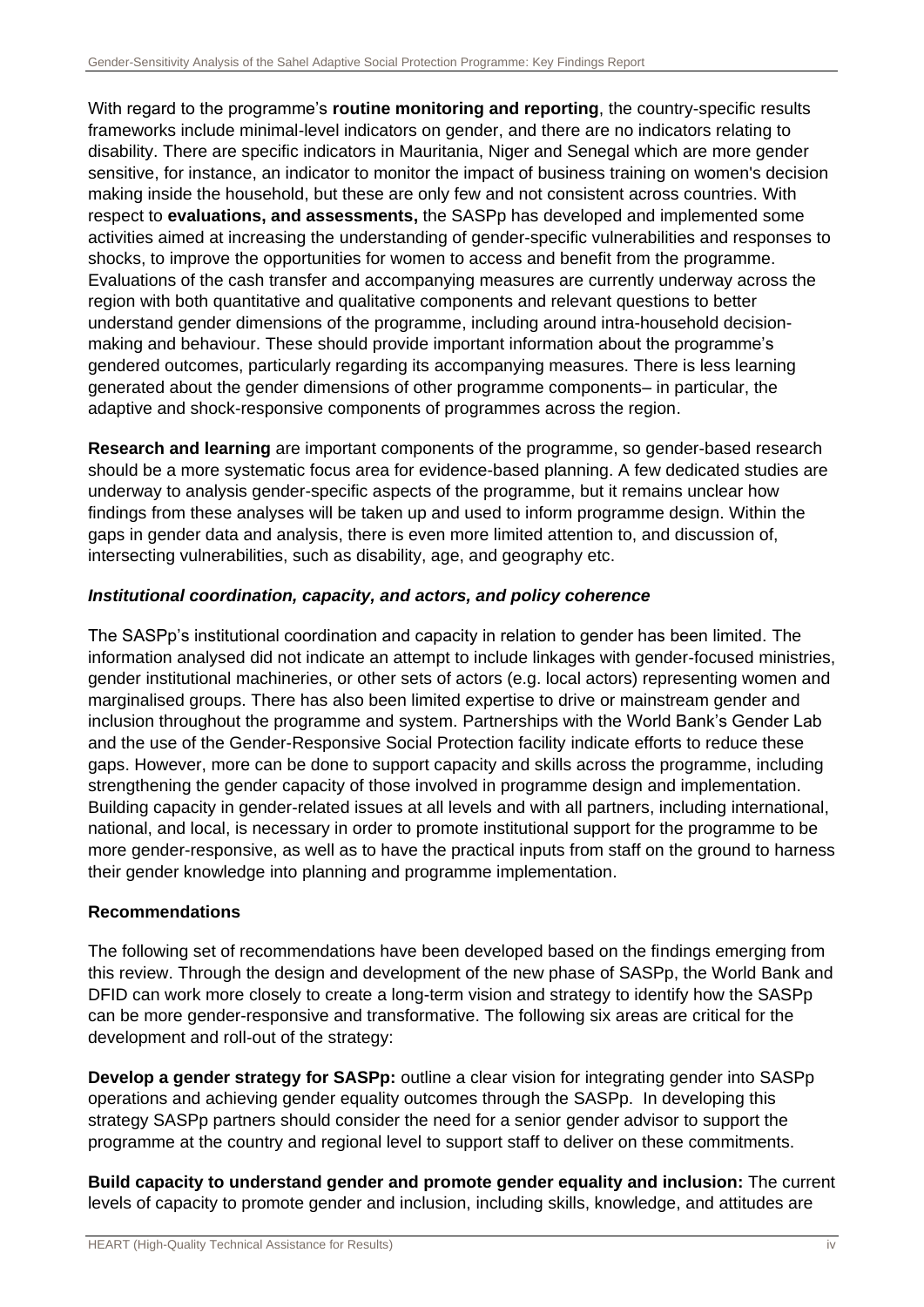variable. Specific mechanisms to strengthen capacity include identifying local gender expertise to refine targeting approaches; integrate gender into delivery systems and M&E; and conduct gender training sessions for staff, implementing partners and community committee members.

**Promote institutional structures to support actions to promote gender equality in SASPp systems:** Strengthened institutional structures and mechanisms are needed to support the implementation of a gender strategy and to facilitate attention to gender-responsiveness across the programme cycle and systems. These include establishing internal structures to facilitate leadership, collaboration and accountability on gender equality and inclusion; identifying specific roles and responsibilities for actors taking these gender-related activities and features forward; and encouraging networking and coordination with organisations outside the programme.

**Amend programme design to address equality and inclusion:** The review identified specific programme design elements which can be amended to promote equality and inclusion, such as incorporating indicators for gendered vulnerabilities in targeting and social registries for both routine and shock-response interventions; amending targeting criteria to ensure women over the age of 40 are no longer excluded from the cash transfer and accompanying measures; including gender-responsive provisions to ensure that women are able to participate and benefit from public works programmes; and choosing accompanying measures that address needs in times of crisis.

**Strengthen routine** M&E **to inform programme design and implementation:** The World Bank and DFID should improve the M&E systems of the SASPp in relation to how it captures, reports and uses relevant gender-related data to inform programming and implementation. All programme data collected in the new phase of the programme should be disaggregated by sex, age and disability status wherever possible. Disaggregated data should be used to inform reporting and be analysed to strengthen the understanding of gendered differences and outputs, outcomes and impacts of the programme, both positive and negative.

**Develop, implement and disseminate a gender-responsive research agenda:** There are specific knowledge gaps in the programme which need to be filled with tailored gender analysis and further research and evaluation. The design process of the next phase of SASPp and the development of the new M&E framework provide key opportunities to address the gaps identified and strengthen the gender-responsiveness of SASP. This should include a detailed plan for research uptake and use, identifying key stakeholders and decision-making processes that will be informed by research activities, and ensuring research and analyses are shared more widely to maximise the public good nature of these products. Country-specific studies, learning and experiences on gender issues need to be communicated and shared more effectively, across programme countries and with key country-stakeholders. DFID can support World Bank regional social protection experts conducting gender-responsive research in the programme by creating opportunities for enhancing lesson-sharing.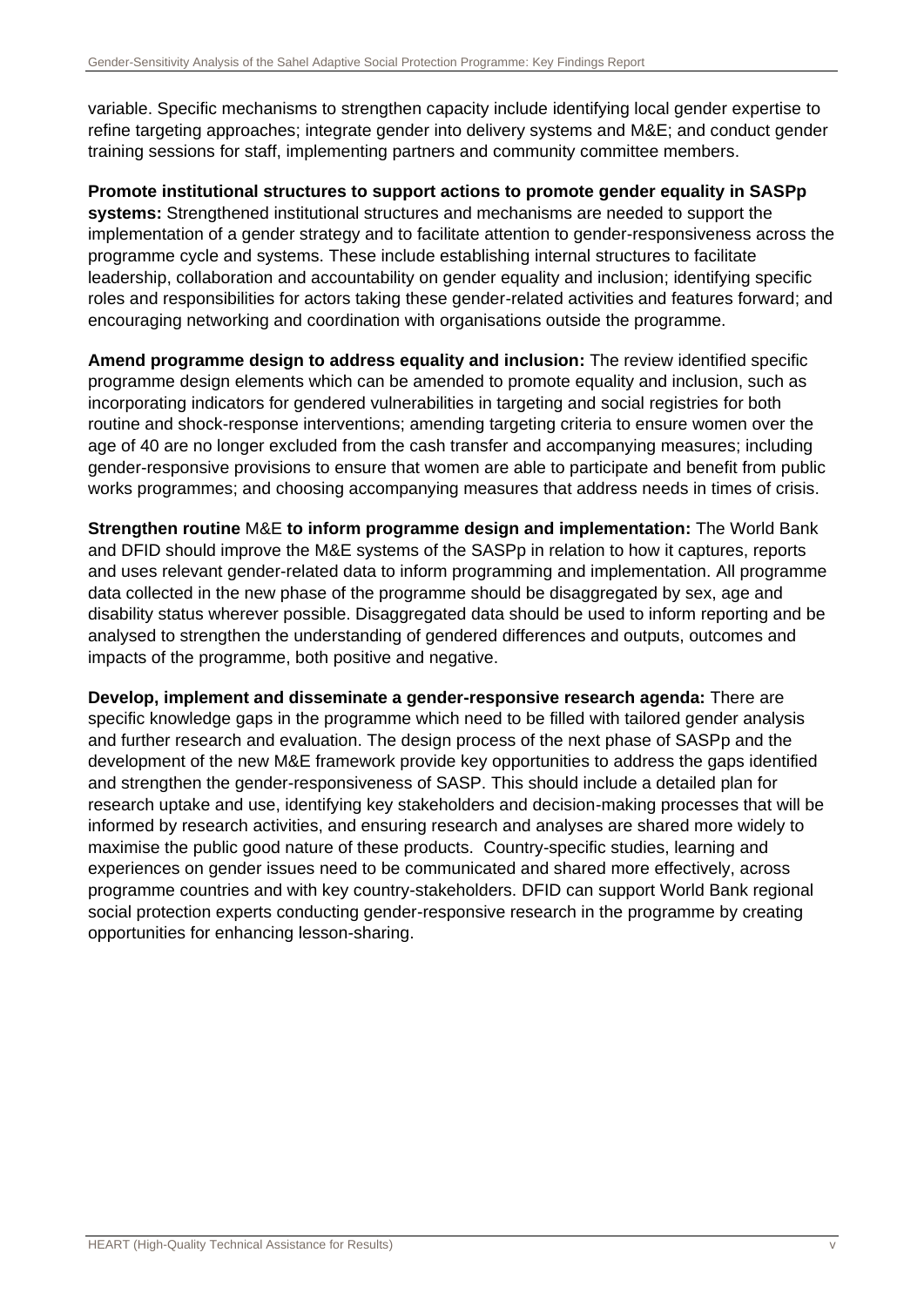## **Table of contents**

|                   | <b>Executive summary</b><br>Ϊİ. |                                                                                                    |         |  |  |  |
|-------------------|---------------------------------|----------------------------------------------------------------------------------------------------|---------|--|--|--|
|                   | List of abbreviations<br>vii    |                                                                                                    |         |  |  |  |
| Introduction<br>1 |                                 |                                                                                                    | 8       |  |  |  |
|                   | 1.1                             | Background and objective of the report                                                             | $\,8\,$ |  |  |  |
|                   | 1.2                             | Methodology                                                                                        | 8       |  |  |  |
|                   | 1.3                             | Limitations                                                                                        | $9\,$   |  |  |  |
|                   | 1.4                             | Structure of the report                                                                            | 9       |  |  |  |
| $\overline{2}$    |                                 | Adaptive social protection programming: a gendered analytical framework                            | 10      |  |  |  |
|                   | 2.1                             | Assessment of gender-responsiveness of adaptive social protection programmes                       | 12      |  |  |  |
|                   | 2.2                             | Programme design and objectives                                                                    | 12      |  |  |  |
|                   | 2.3                             | Implementation and systems                                                                         | 14      |  |  |  |
|                   | 2.4                             | Financing                                                                                          | 15      |  |  |  |
|                   | 2.5                             | Institutional capacity, coordination and actors                                                    | 15      |  |  |  |
|                   | 2.6                             | Policy frameworks and policy coherence                                                             | 16      |  |  |  |
| 3                 |                                 | Findings on the gender-sensitivity of the SASPp                                                    | 17      |  |  |  |
|                   | 3.1                             | SASPp programme design                                                                             | 17      |  |  |  |
|                   | 3.2                             | SASPp programme implementation and systems                                                         | 20      |  |  |  |
|                   | 3.3                             | Institutional coordination, capacity, and actors, and policy coherence                             | 23      |  |  |  |
| 4                 |                                 | Recommendations                                                                                    | 25      |  |  |  |
|                   | 4.1                             | Develop a gender strategy for SASPp                                                                | 25      |  |  |  |
|                   | 4.2                             | Build capacity to understand gender and promote gender equality and inclusion                      | 25      |  |  |  |
|                   | 4.3                             | Promote institutional structures to support actions to promote gender equality in<br>SASPp systems | 26      |  |  |  |
|                   | 4.4                             | Amend programme design to address equality and inclusion                                           | 26      |  |  |  |
|                   | 4.5                             | Strengthen routine M&E to inform programme design and implementation                               | 27      |  |  |  |
|                   | 4.6                             | Develop, implement and disseminate a gender-responsive research agenda                             | 28      |  |  |  |
|                   | 29<br>Bibliography              |                                                                                                    |         |  |  |  |
|                   | Annex 1: Interviewees<br>32     |                                                                                                    |         |  |  |  |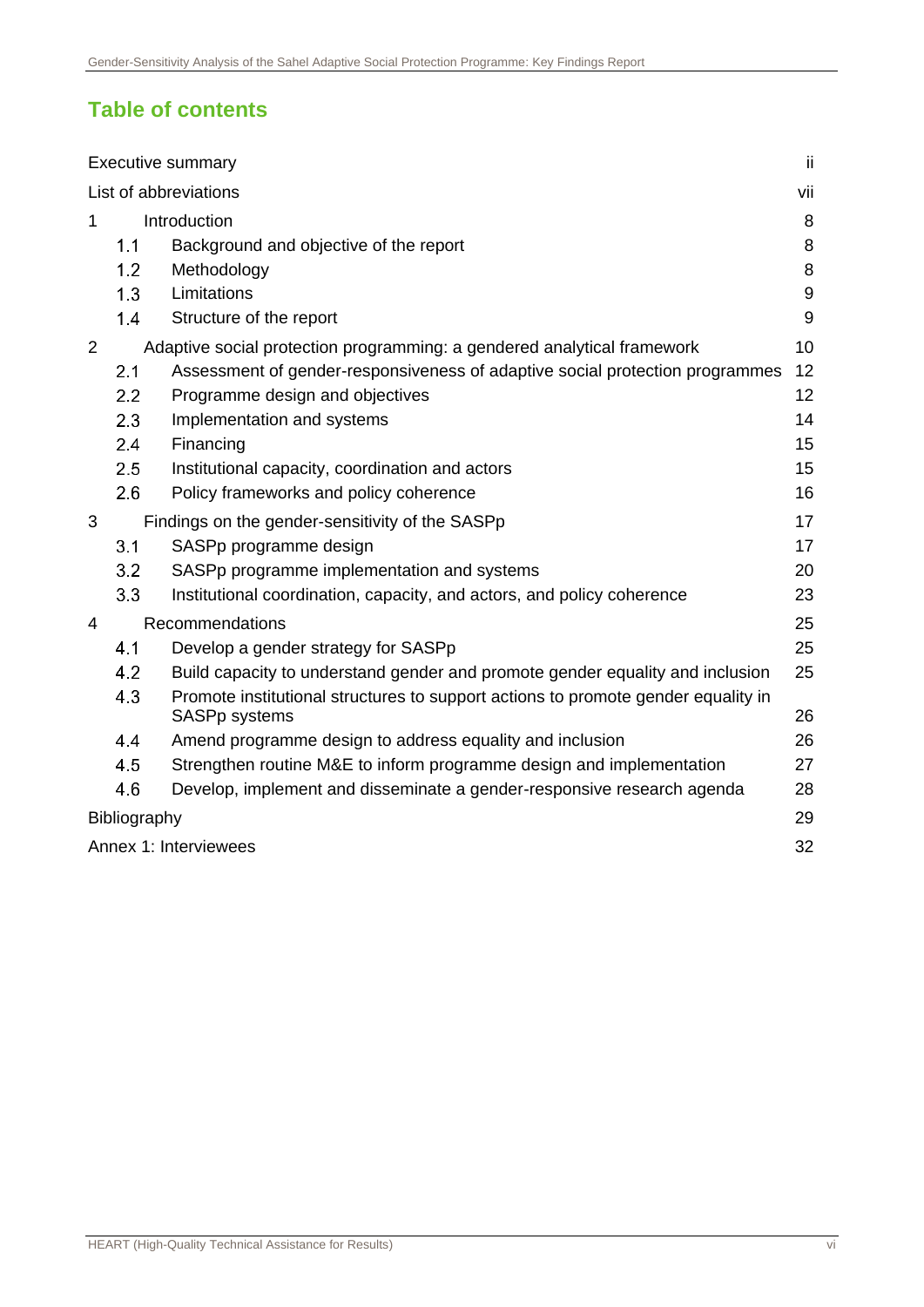# <span id="page-7-0"></span>**List of abbreviations**

| <b>AFD</b>   | Agence Française de Développement                                |
|--------------|------------------------------------------------------------------|
| <b>ASP</b>   | Adaptive social protection                                       |
| BMZ          | German Federal Ministry for Economic Cooperation and Development |
| <b>DFID</b>  | UK Department for International Development                      |
| <b>DRR</b>   | <b>Disaster Risk Reduction</b>                                   |
| <b>EWS</b>   | <b>Early Warning Systems</b>                                     |
| <b>GBV</b>   | Gender-based violence                                            |
| <b>IDA</b>   | <b>International Development Association</b>                     |
| M&E          | Monitoring and evaluation                                        |
| <b>MDTF</b>  | Multi-donor Trust Fund                                           |
| <b>PNBSF</b> | Programme National de Bourses de Sécurité Familiale              |
| SASPp        | Sahel Adaptive Social Protection Programme                       |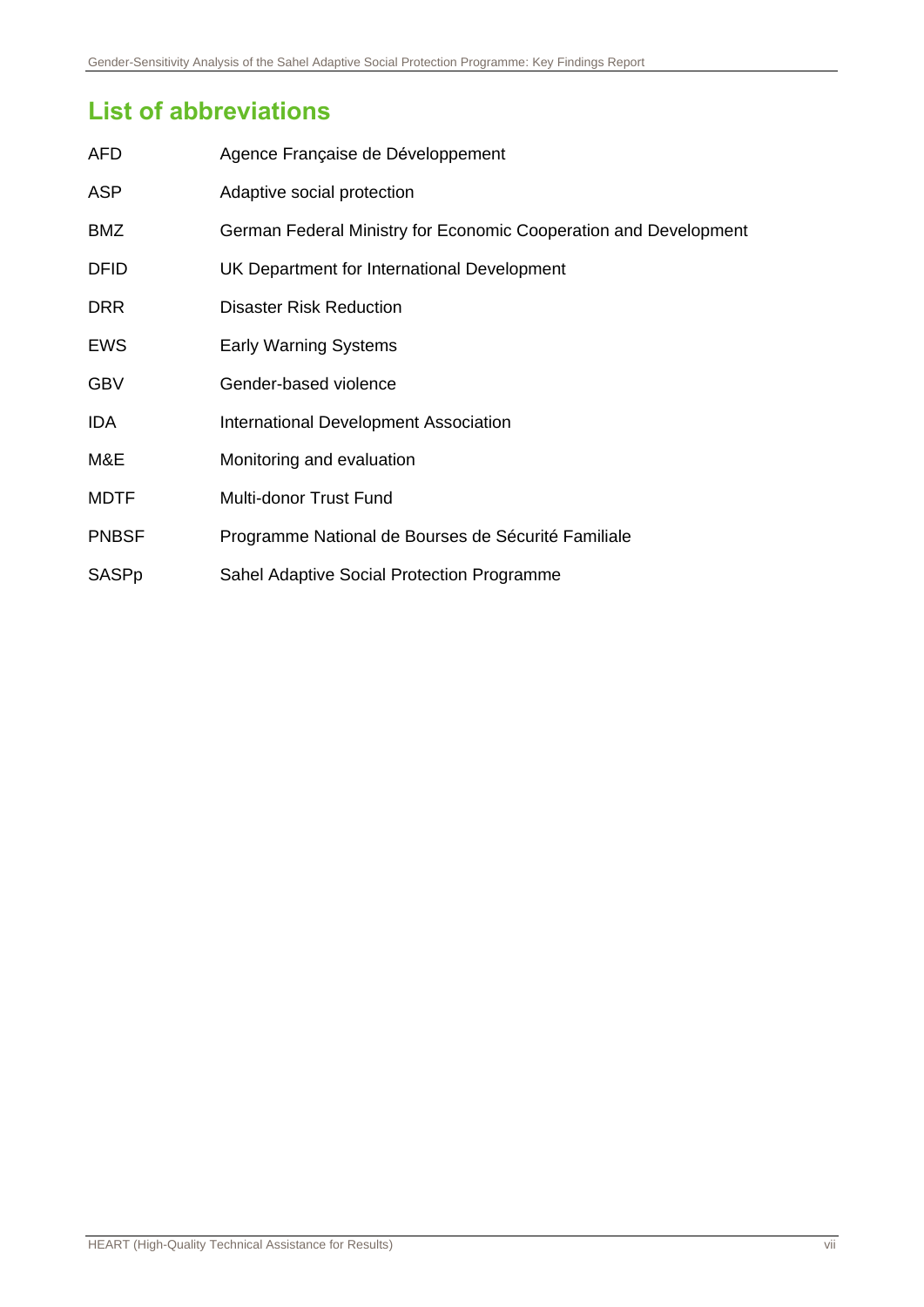# <span id="page-8-0"></span>**1 Introduction**

#### <span id="page-8-1"></span> $11$ **Background and objective of the report**

The Sahel Adaptive Social Protection Programme (SASPp) was launched in 2014 to support the design and implementation of adaptive social protection programmes and systems in six Sahel countries: Burkina Faso, Chad, Mali, Mauritania, Niger, and Senegal<sup>1</sup>. The SASPp aims to build adaptive social protection systems that reach poor and vulnerable people to help them anticipate, absorb, and recover from covariate climate shocks (such as water scarcity, drought, and related conflict and migration) (World Bank, 2019).

The SASPp consists of activities to strengthen systems that provide regular cash transfers (usually linked to 'accompanying measures', and, in some countries, an additional cash-for-work component) to populations vulnerable to climate change impacts, and to allow for the delivery of shorter-term "shock-responsive" cash transfers in anticipation or in response to climate shocks.

Recognising the heightened risks and vulnerabilities that women face in the context of poverty, shocks, and stresses, the UK's Department for International Development (DFID) commissioned HEART to carry out an assessment of the gender-sensitivity of the SASPp. This report assesses the extent to which SASP takes into account gender across all stages of the programme cycle, from design and implementation, to monitoring and evaluation. In light of the findings, it provides recommendations on how to strengthen gender responsiveness of the next phase of SASPp (2020-25)

The report seeks to answer the following questions:

- To what extent does the SASPp consider the differential needs of men and women, and girls and boys in relation to livelihood responses to climate shocks, and the differential gendered impact of programme activities? And to what extent does it use this information to inform programme implementation?
- Are intersecting factors, such as age and disability, taken into account in the programme design and implementation?
- Do monitoring and evaluation (M&E) systems drive learning and improvements to maximise programme impact on gender equality?
- Based on the above findings, how can the programme respond to the gaps identified, through a new phase of UK support to the World Bank multidonor trust fund?

#### <span id="page-8-2"></span> $12$ **Methodology**

The analysis of the SASPp's gender-sensitivity involved four components:

1. A rapid review of the international literature on gender-sensitive adaptive social protection, including evidence of what works and good practices, with the purpose of understanding how gender-responsive the SASPp is. The review included a rigorous search of grey and academic literature on good practices on gender and adaptive social protection which was undertaken over a two-month period. An analytical framework was developed through this review of the literature and was used to meet two objectives: i) to structure the findings of the literature

<sup>1</sup> The SASPp is funded by a multidonor trust fund (MDTF), managed by the World Bank. The MDTF has received major contributions from DFID, Agence Française de Développement (AFD), and a forthcoming contribution from the German Federal Ministry for Economic Cooperation and Development (BMZ) (World Bank, 2018).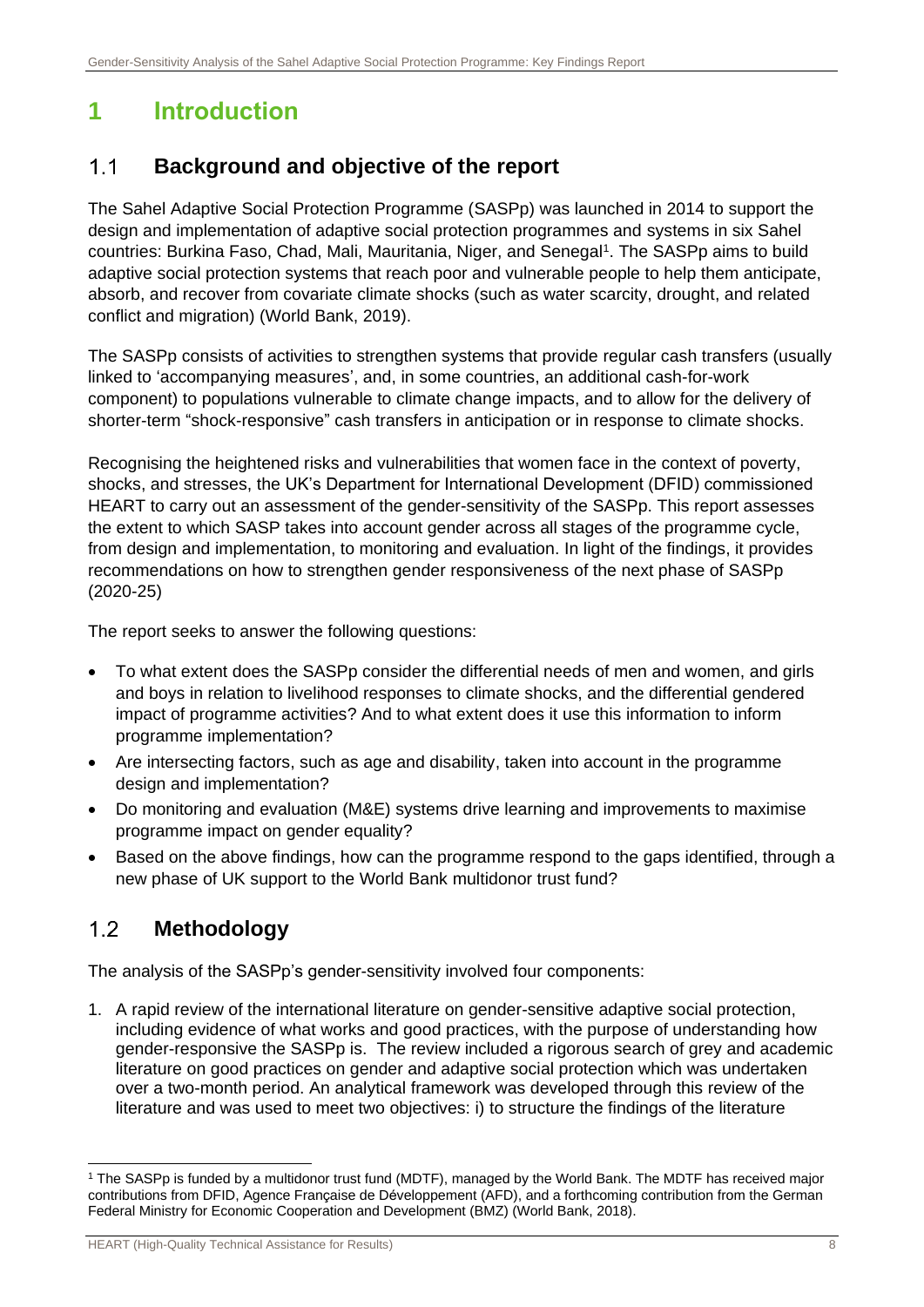review, and subsequent desk-based review and data collection activities; and ii) to identify the key guiding questions to be used to assess the gender-sensitivity of the SASPp.

- 2. Using the analytic framework developed, a desk-based analysis of key SASPp documents was undertaken to explore the extent to which components in the SASP respond to gender vulnerabilities and any good practice identified through the literature review on gender-sensitive adaptive social protection. This included analysis of programme documents shared by DFID and the World Bank, as well as specific country documents shared by World Bank country technical leads and other documents identified through the World Bank's website.
- 3. The analytic framework informed the structure of the eleven key informant interviews undertaken to build and test findings from the desk-based analysis, and increase understanding of how gender-sensitive programme design, operation, and evaluation in the six different countries has been. Interviews were held with DFID's social development advisor; World Bank technical leads in each SASPp country; and national government officials working on the planning and implementation of the programme in four countries.
- 4. Analysis of the programme documents and data were triangulated with the analysis from the interviews to produce clear recommendations for the next phase of SASPp.

#### <span id="page-9-0"></span> $1.3$ **Limitations**

This was not an exhaustive review of the literature given the relatively limited time of 15 days over a two-month period and the consultancy team had no involvement in the SASPp before conducting this review. While some specific country documents were made available to the research team following interviews, no country-specific reports were received for Mali and Senegal. The shorttime period also meant it was not possible to interview government officials from Senegal and Burkina Faso.

Given time restrictions and lack of access to some documentation and key informants some programme details, such as how the programme complements the IDA World Bank social protection programmes, may have been lost.

#### <span id="page-9-1"></span> $14$ **Structure of the report**

The rest of this report is structured as follows. Section 2 first presents and discusses the analytical framework and its key components linking adaptive social protection, shock responsive social protection and gender sensitive social protection. This section is informed by the rapid global literature review. The framework also outlines the key questions which are then used to guide the gender analysis of the SASPp which is presented in Section 3, drawing on desk-based analysis of SASPp programme documentation and key informant interviews. Recommendations for the programme's next phase are detailed in section 4.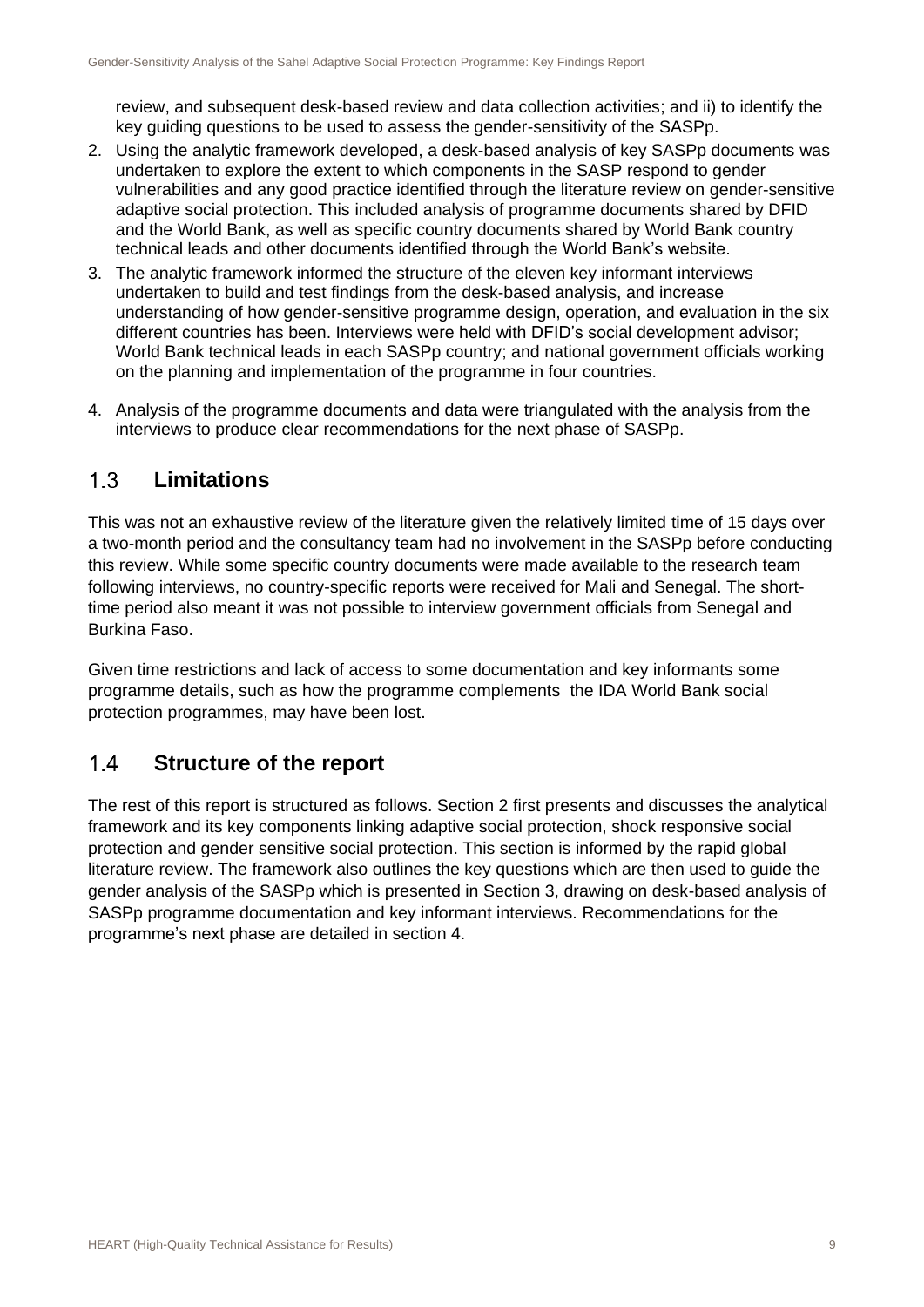# <span id="page-10-0"></span>**2 Adaptive social protection programming: a gendered analytical framework**

To analyse SASPp from a gender perspective, we first reviewed existing gender and social protection analytical frameworks and the global literature on experiences of linking adaptive social protection, shock responsive social protection and gender sensitive social protection to develop an analytical framework to guide the analysis of the SASPp from a gender lens (Figure 1).

The analytical framework sets out the key features and components of an adaptive social protection system, and then identifies a number of key questions which need to be asked to understand how a programme recognises and addresses gender inequality and promotes women's empowerment along what is called a 'gender continuum' (also see UNICEF Office of Research – Innocenti, 2020 forthcoming). At one end of the continuum there is **gender-exploitative** (reinforces or exacerbates existing gender inequalities or is **gender-blind** and therefore either does not reduce inequalities, or makes them worse). As we move along the continuum we get **gendersensitive** (identifies and acknowledges differences between men and women, and boys and girls, and addresses these differentials in order to meet programme goals), **gender-responsive** (explicitly aims to tackle and change gender norms and inequalities as part of the programme objectives), and finally **gender-transformative** (specifically aims to transform unequal gender relations and address the structural and root causes of discrimination through the social protection intervention).

The analytical framework has been designed to allow for an assessment of the adaptive social protection system itself (Cornelius, et al 2018), as well as the outcomes for women and their families. The key guiding questions would also be useful for future assessments of any ASP programmes.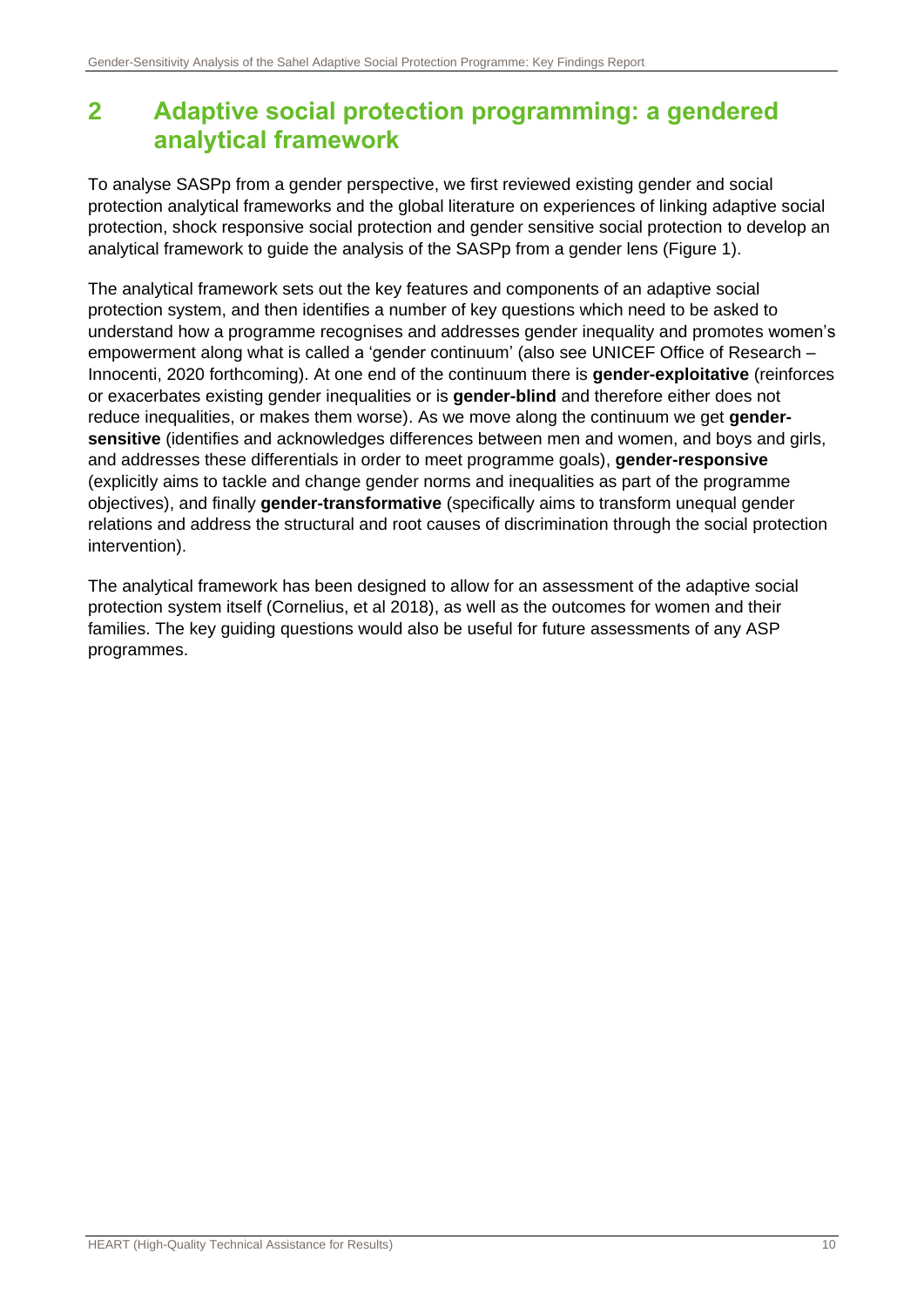#### **Figure 1: Analytical framework: Key questions to assess gender-sensitivity of adaptive social protection programming**



Sources: Adapted from Acosta, 2016; Ulrichs *et al*., 2019; and UNICEF Office of Research – Innocenti, 2020 forthcoming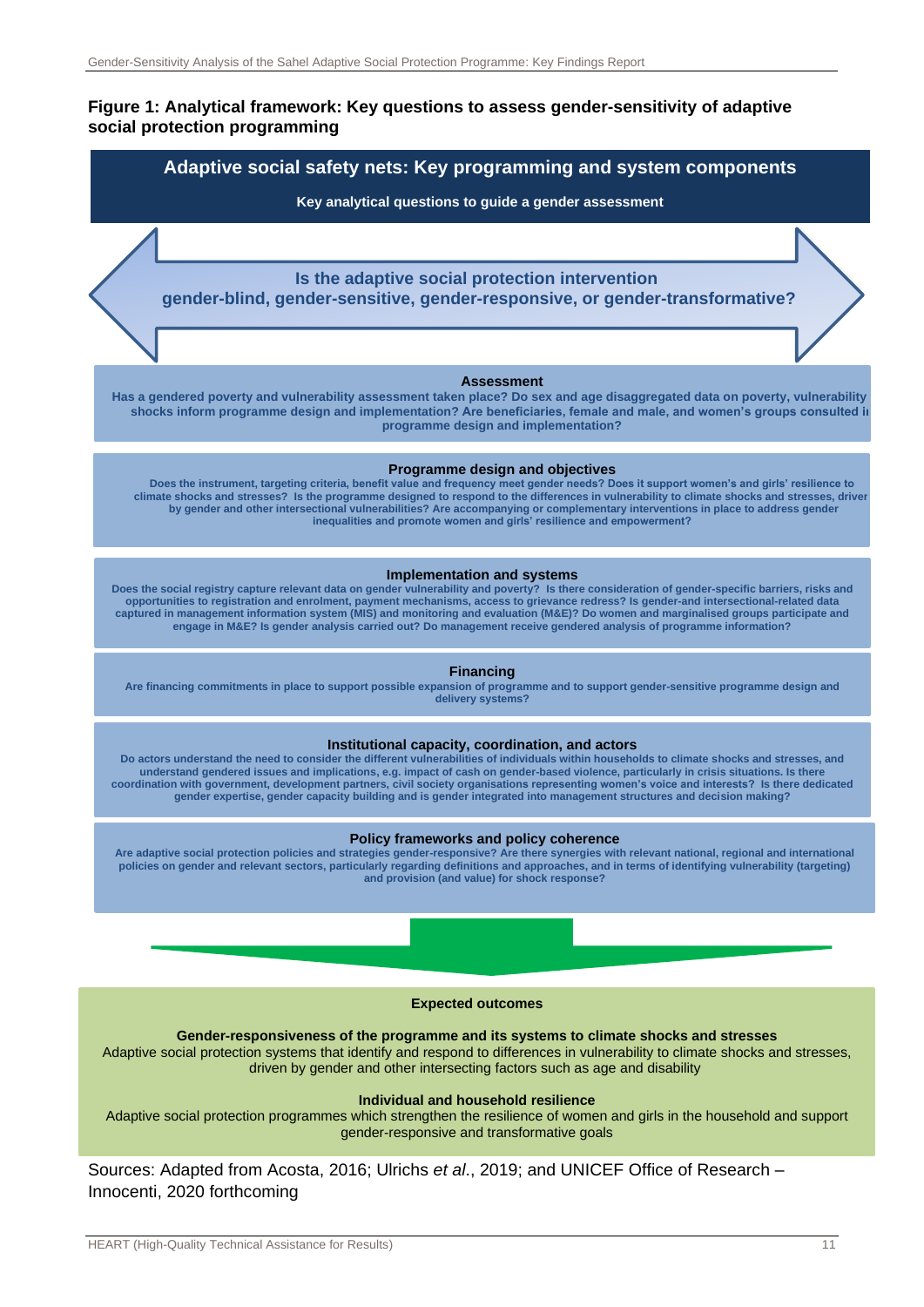The sub-sections below discuss each of the components of the analytical framework based on a rapid review of international experiences of gender and social protection, adaptive social protection, shock responsive social protection and climate-responsive programming. The sections highlight best practices from international experiences and note key considerations for integrating gender into adaptive social protection practices.

#### <span id="page-12-0"></span> $2.1$ **Assessment of gender-responsiveness of adaptive social protection programmes**

Collecting and analysing data that assess how climate change-related shocks may affect women and men differently is central to the design and implementation of adaptive social protection programming. Gendered vulnerability assessments that draw on disaggregated data can inform programme design and serve as a baseline by providing an understanding of the context and drivers of inequalities and discrimination, including social norms and practices, discriminatory legal frameworks etc., as well as identifying coping strategies available to men and women (Food and Agriculture Organization, 2018; Dekens and Dazé, 2019). Gender-sensitive indicators used in such assessments include: asset ownership and control over assets; access to food by different members of the household; ability for women to leave the house at different times and their safety when moving to other location (mobility); time spent on care work; family composition; access to basic services by household members, particularly children; and experience of gender-based violence (GBV). GBV is particularly relevant in the case of communities regularly affected by climate shocks, where rising stress may increase violence by men (Holmes, 2019). Although some data on these indicators can be found in nationally representative household surveys, additional data collection and analysis is often required to inform programme design (e.g. participatory assessments with targeted populations, quantitative and qualitative surveys).

#### <span id="page-12-1"></span> $2.2$ **Programme design and objectives**

**Targeting, eligibility criteria, and main recipients:** Adaptive social protection programmes are usually targeted based on several poverty and / or vulnerability indicators at the household level. Gender-related indicators tend to be limited to female-headship at the household level, or individual categorical indicators, such as pregnant or nursing women in the household. Existing literatures showed little evidence of other ways in which gendered vulnerabilities are targeted in adaptive social protection programmes.

At the same time, in recent years, women have increasingly been identified as the main recipients of social protection – including ASP - programme benefits (Holmes, 2019). This is largely based on the assumption that women will prioritise household expenditure on children's needs, and that it may also increase women's empowerment as a result of increased control over household income. However, this approach may also lead to negative or unintended consequences on intra-household relationships such as physical or emotional abuse or controlling behaviour by men or reinforcing existing gender stereotypes. This highlights the need for proper sensitisation and proactive monitoring of these possible unintended impacts (Holmes, 2019; Hagen-Zanker *et al*., 2017; Independent Evaluation Group, 2014). Clear communication and information about programme eligibility criteria and targeting procedures are needed at household and community-level, to reduce the risk of increased tensions and conflict within households, especially in highly patriarchal contexts and regions vulnerable to climate impacts, which may exacerbate women's and girls' vulnerability to violence (Holmes, 2019; Buller, et al 2018).

**Design of cash transfers and cash-for-work:** Evidence shows that cash transfers are an effective social protection instrument to mitigate gender-specific risks and vulnerabilities that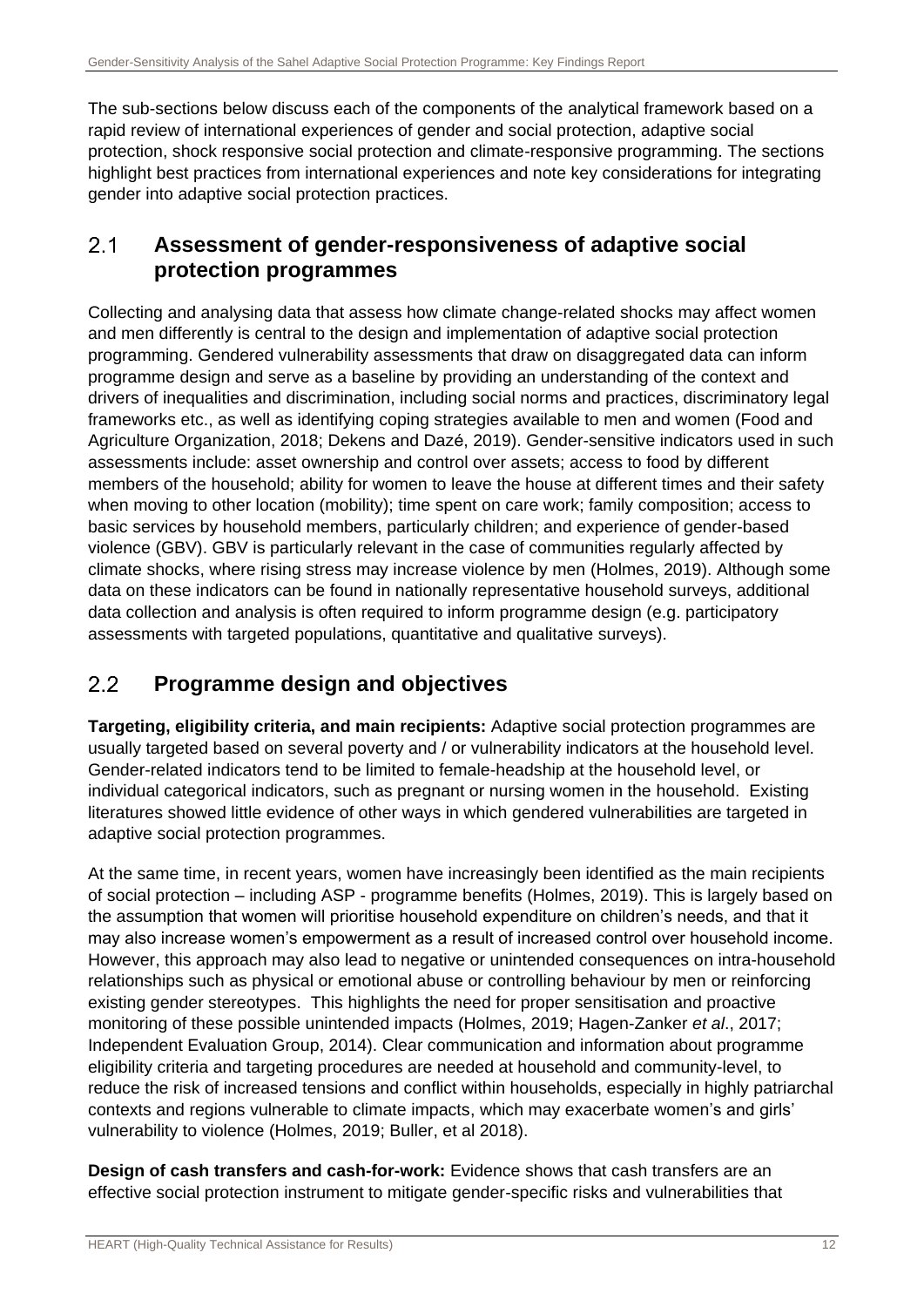disproportionally affect women in times of climate shocks and stresses, by increasing households' consumption and spending capacity (FAO, 2018). Larger-size cash transfers can provide important benefits for households, and for women's empowerment in particular: they can enable women to save money to invest in productive assets (mitigation and adaptation) such as livestock, farming tools, fertilisers or non-farm assets, while also helping to avoid adverse coping strategies which typically impact women and girls, such as taking girls out of schools or incurring child marriage as a result of the shock (Holmes, 2019). The amount of the transfer can also be set to be responsive to women's lifecycle vulnerabilities and needs, for example by recognising the nutritional vulnerabilities of pregnant and breastfeeding women (Holmes and Jones, 2013).

Cash-for-work programmes are common instruments to support both women and men before and after climate disasters occur, through the availability of temporary employment and the creation of community assets and infrastructure to increase disaster preparedness (e.g. water wells and grain storage facilities). In many contexts across Africa, including the Sahel, patriarchal structure and social norms mean cash-for-work interventions are more likely to benefit men than women (Kabeer, 2009). Certain design and implementation features can encourage women's participation and ensure that the work created benefits communities in general and women in particular. Such features include:

- institutionalising quotas for women's participation at all levels;
- offering direct cash transfers to pregnant or nursing women so they can reduce the time spent working during these important times, or to the elderly or people with disability so they can benefit from social protection even if unable to work;
- providing childcare facilities to reduce time spent by women on unpaid care work and enable women with children to participate;
- offering women flexible working hours so that they can better balance their care work and income-generating work responsibilities;
- and working on the land of female-headed households, which are often labour-constrained and extremely vulnerable.

Offering a variety of tasks at a variety of levels of physical intensity (Holmes, 2019; Holmes and Jones, 2013; Naqvi, et al 2015) is also important as cash for work activities typically involve hard physical labour, which many women (and elderly, sick or men with certain disability) may not be best suited to do.

### **Accompanying programmes to support women's and girl's empowerment in the longer-**

**term:** Shocks and crises can undermine progress made towards gender equality and women's and girls' empowerment. Moreover, short-term programming often overlooks the potential for contributing and aligning to longer-term goals to transform gender relations and norms. Given women's heightened vulnerabilities in the context of crises situations, considering appropriate accompanying programmes that help build women's economic resilience, and link to protective services appear important for gender-responsive adaptive social protection programming. Examples of initiatives to strengthen women's economic empowerment and resilience while also providing appropriate protection include:

- communicating positive messages on gender equality and women's rights to beneficiaries and engaging men and boys through awareness and communication campaigns to influence positive gender outcomes, including reducing GBV and increasing joint decision making (Simon, 2018);
- linking cash transfers with training in budgeting, debt management, and banking services to help women save money and better manage debts, which can help reduce negative coping strategies and exposure to GBV (Berg and Seferis, 2015);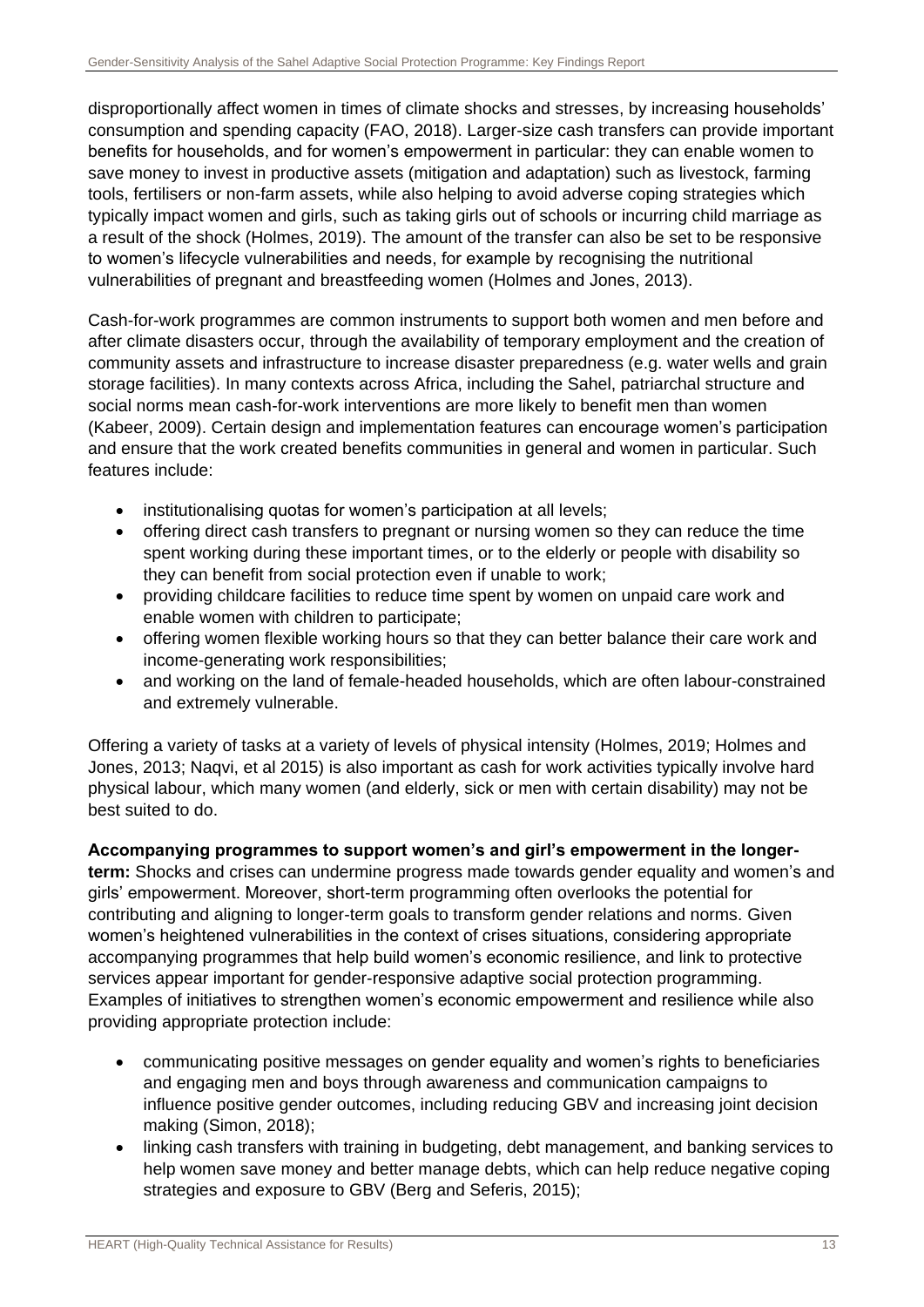- the formation of collective savings groups (IASC, 2017);
- and linking cash-for-work beneficiaries to safe places and access to protection services (UN Women, 2016).

#### <span id="page-14-0"></span> $2.3$ **Implementation and systems**

**Identification, enrolment, and registration:** Robust social registries are crucial to allow for flexible and rapid response of social protection in disaster contexts. Clear targeting criteria and identification of eligible households is needed for swift expansion. For gender-responsive targeting, indicators need to capture gendered vulnerabilities. For instance, horizontal expansion of transfers to households who have lost cattle or livestock during a drought will by-pass female-headed households if women do not own these assets, but these households will also likely face food insecurity and be impacted by the aggregate loss of livestock which will not be available for purchase in the market.

**Payment / delivery systems:** The choice of payment modality is very important for the programme's success and gender-responsiveness, particularly in times of crisis, when there are increased challenges to women's safety and mobility. Women may face unintended barriers to receiving payments – for instance, travelling to central locations when social norms limit women's mobility and put them at risk of GBV on the road. While the use of mobile technology might overcome this barrier, it might also exclude women and vulnerable groups with low levels of education or digital literacy, or those who do not have access to mobile phones or other banking mechanisms (Simon, 2018).

**Grievance mechanisms:** The effectiveness of grievance mechanisms hinges on their contextual appropriateness –particularly important from a gender perspective. For instance, if women are illiterate, they will not be able to write comments to place in a box; and in a context were women are not normally heard, it will be difficult for them to express their complaints to a community committee unless they are supported by other women who they trust and who listen to them (Jones *et al*., 2010). In the case of adaptive social protection, access to grievance mechanisms is particularly important when the programme is expanding or changing to respond to a crisis: a functioning, accessible, and safe grievance mechanism is one way to help reduce potential exclusion errors that may affect women.

**M&E systems:** Gender-sensitive M&E systems track progress and assess the gender-related effects (positive and negative) of an adaptive social protection programme. Such a system should include both quantitative and qualitative data to capture additional dimensions of programme effects, such as intra-household dynamics or changes in women's agency. Particular attention should be paid in contexts of polygamous households, where intra-household dynamics may be particularly complex (Thakur *et al*., 2009; Holmes, 2019). To be gender-sensitive, M&E systems should consider less visible and unintended changes that may occur as a result of the programme, including gender based violence. M&E systems must be appropriately designed, resourced and implemented to ensure that they capture key information in an ethical way and do not risk causing harm to beneficiaries.

**Early warning systems (EWSs):** EWSs are an increasingly important component of adaptive social protection, and whilst there is currently little documentation of women's experiences accessing and using EWS, some emerging evidence suggests that women may face particular challenges compared to men. Practical Action (Brown *et al.,* 2019) examine EWS in Peru and Nepal and find that women's lower education and literacy rates affects women's capacity to understand and act on early warning information. Marginalised women are often excluded from engaging in EWS initiatives, including their design, because of socio-cultural norms restricting their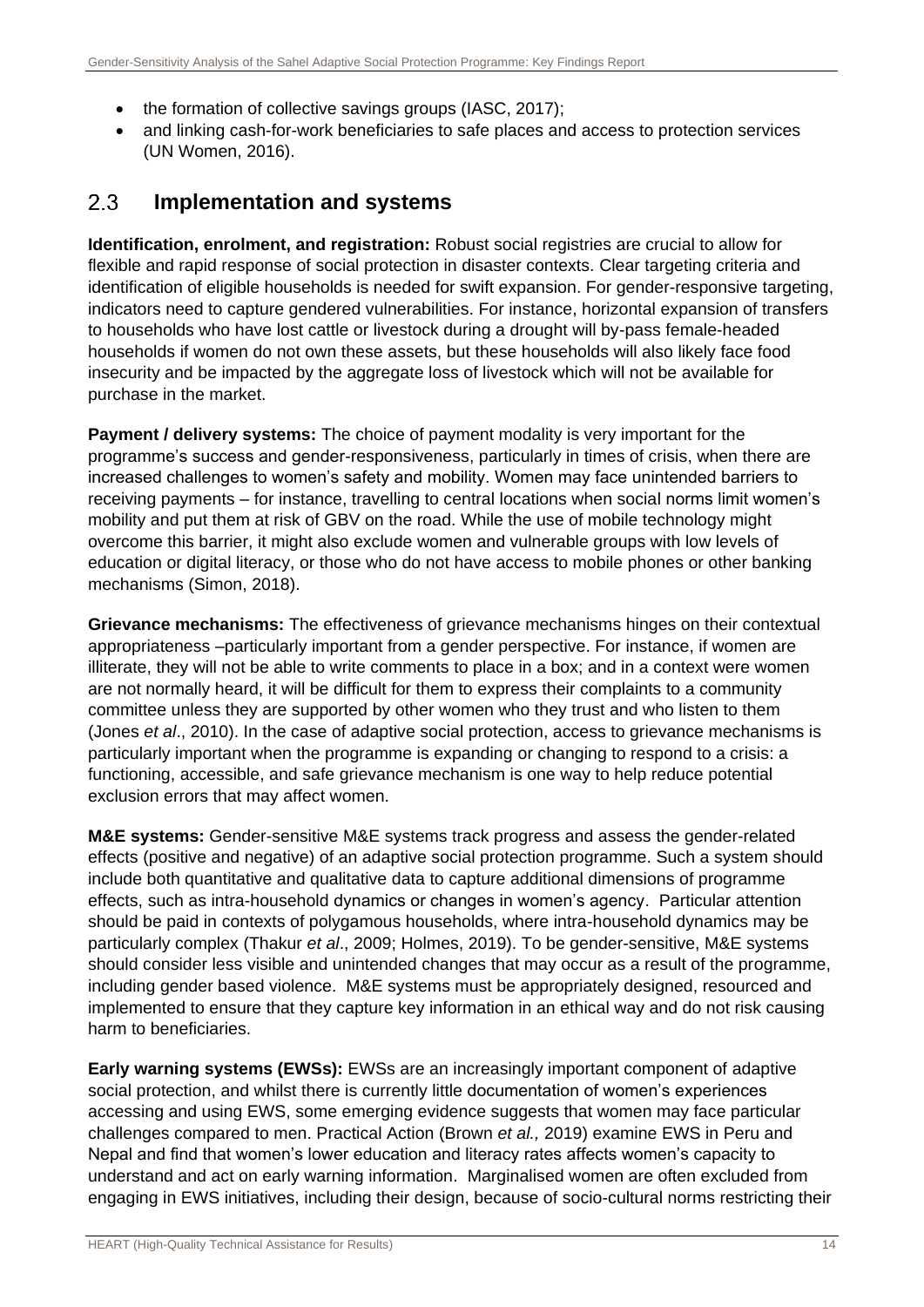participation and influence, resulting in gender-blind EWS and response plans. Pepper (2019) similarly argues that the lack of understanding around gender-specific needs leads to gender-blind crisis prevention and response planning. She recommends that technical capacity on gender, appropriate data and analysis and gender-balanced community engagement supports more informed and holistic crisis mitigation and response planning (Pepper, 2019).

#### <span id="page-15-0"></span> $2.4$ **Financing**

Human and financial resources are needed to ensure programme design, implementation and M&E are at a minimum doing no-harm, and are gender-sensitive or gender-responsive depending on the context. As part of the budgeting and financing process for any adaptive social protection programme, an agreement should be reached in advance to ensure there is sufficient resource availability for gendered vulnerability analysis, targeting, enrolment, registration, and payment mechanisms.

There is currently very little evidence in the international literature relating to gender and adaptive social protection financing mechanisms.

#### <span id="page-15-1"></span>**Institutional capacity, coordination and actors**   $2.5$

**Strengthening staff capacity and setting up gender-responsive institutional arrangements:**  A critical consideration for programme implementation is the effect of local socio-cultural norms, and staff bias, which can reduce attention to gender design features. Gender-responsive programmes include a focus on ensuring staff, decision makers, and community members involved in programme implementation understand the value and importance of considering the different needs and vulnerability driven by gender inequalities, and have access to gender analysis and gender mainstreaming tools. Relevant training and sensitisation activities should be carried out prior to the onset of disasters, to facilitate a rapid and gender-sensitive response once the disaster occurs (Holmes, 2019).

**Engagement of both women and men in planning and delivery:** Women are often marginalised from participating in programme policy and design, despite often being at the forefront of dealing with the impact of crises. Women should be involved in discussion on SASPp design and implementation at all levels – as social protection beneficiaries, with local gender-equality and feminist actors. However, women are often overlooked in planning or wider debates and the participation of women's rights organisations in policy and programme formulation is underfunded by donor organisations (Holmes, 2019; Oxfam Canada, 2018). Men and boys should also be actively engaged in the gender-responsive components of any adaptive social protection system, to ensure they understand the benefit and value of these efforts for their households and community.

**Strengthened coordination:** Social protection, gender, protection, disaster response, climate and risk financing, and humanitarian specialists continue to operate in siloes (Holmes, 2019). There are numerous ways to overcome this, including establishing institutional coordination mechanisms, developing common gender-responsive strategies and goals through platforms for dialogue; creating common tools for gender analysis, assessment, and evaluation; and sharing evidence on the intersections between gender, humanitarian response, and adaptive social protection systems (*Ibid*.).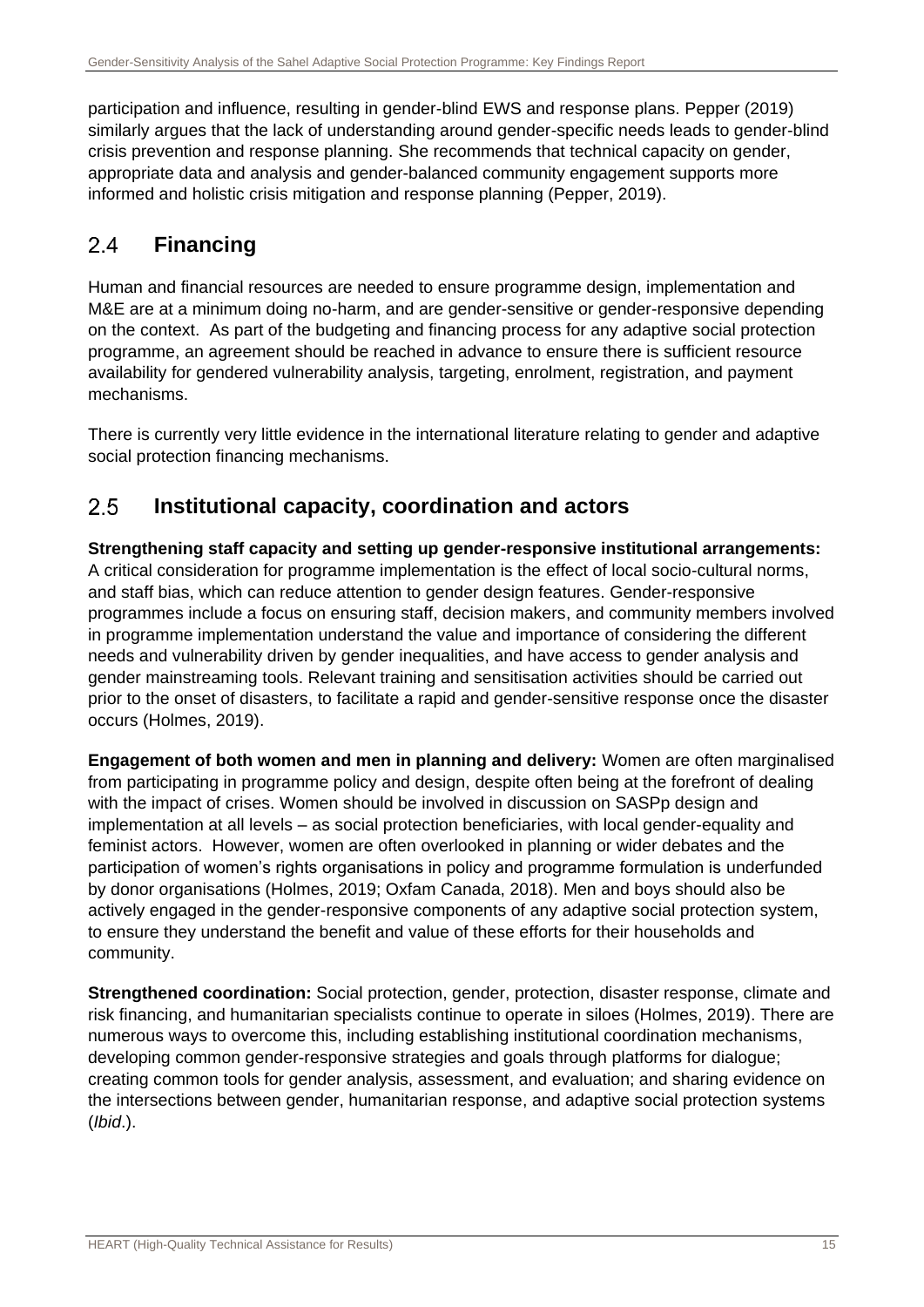#### <span id="page-16-0"></span>**Policy frameworks and policy coherence**  2.6

The alignment of adaptive social protection with national policies on disaster risk reduction (DRR) climate change, and/or gender equality is still nascent or non-existent in most countries. Ensuring policy linkages is critical to ensure that national programmes fit within a coherent policy framework and are aligned with ongoing gender equality and women's rights policies and strategies at regional and national levels.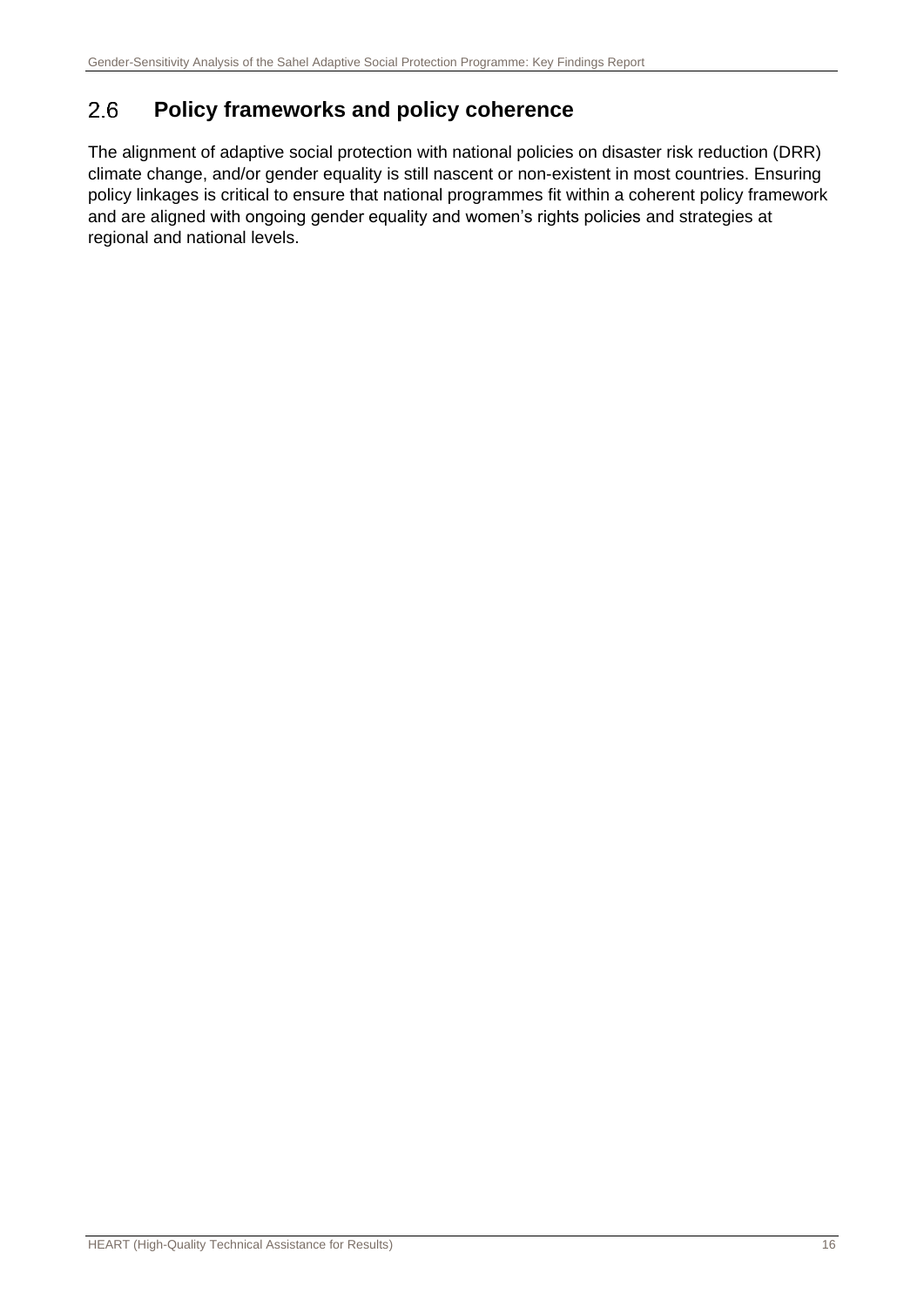# <span id="page-17-0"></span>**3 Findings on the gender-sensitivity of the SASPp**

This section discusses the findings from the gender assessment of SASPp which was conducted using the analytical framework and key guiding questions presented in Section 2. The gender assessment draws on programme documents and key informant interviews (discussed in methodology above) and focuses on SASPp programme design; implementation and systems; and coordination, capacity and actors.

#### <span id="page-17-1"></span> $3<sub>1</sub>$ **SASPp programme design**

### **3.1.1 Targeting**

**Eligibility criteria:** document analysis and information from interviews indicated that targeting of the regular SASPp cash transfers is done based on an assessment of income poverty at the household level, with a combination of community-based targeting through community committees and household proxy means tests. The targeting is not gender-sensitive: the indicators used for targeting are at the household-level only. The shock-responsive components add a layer of geographic targeting to include areas affected by climate shocks and typically include additional targeting criteria which can be linked to climate shock vulnerability, such as food insecurity at the household level, but with no explicit gender-related criteria.

While anecdotal evidence from interviews indicated that poverty targeting usually results in the inclusion of female-headed households (who are among the poorest households), from the data gathered, there is no evidence to suggest that this is an explicit targeting criteria. Some of the targeting criteria for the shock-responsive transfers could exclude women. For example, in Mali shock-responsive transfers can target households who lost livestock during a shock, but due to lack of asset ownership households with fewer male members who may be particularly vulnerable to the effects of the shock, may not receive support.

Looking forward, in one of the SASPp countries, Niger, the programme will test three different targeting methodologies as part of the next wave of enrollment, one of which will include at least one indicator reflecting gendered vulnerability: female household headship (Key informant interview). This could generate evidence about the value of using elements of gender-sensitive targeting for adaptive social protection programming across the region.

**Selection of recipients:** By design, in four of the SASPp countries, women within the household are selected to receive the programme benefits in order to actively promote gender equality in contexts where women face severe vulnerabilities and barriers to income-generating activities. In these four countries, between 85% and 95% of *recipients* are women. In line with global good practice, providing the benefits to women in the household has been implemented through a strong communication campaign in recipient communities, where community leaders – particularly men – are sensitised about the rationale behind this decision to mitigate potentially negative or harmful effects. A common message used to justify this approach to men in the communities is that women usually carry the greatest responsibility for the care and nutrition of children. Women's role in caregiving work is known and accepted. While this reinforces gender stereotypes about women's and men's roles in the household, it has been useful to deflect potential tensions within the household and community resulting from men not being the main recipients.

An important issue to note, however, is that cash and accompanying measures currently only include younger women (typically those under 40), which implies excluding older women who may be equally or more vulnerable to those receiving the benefits.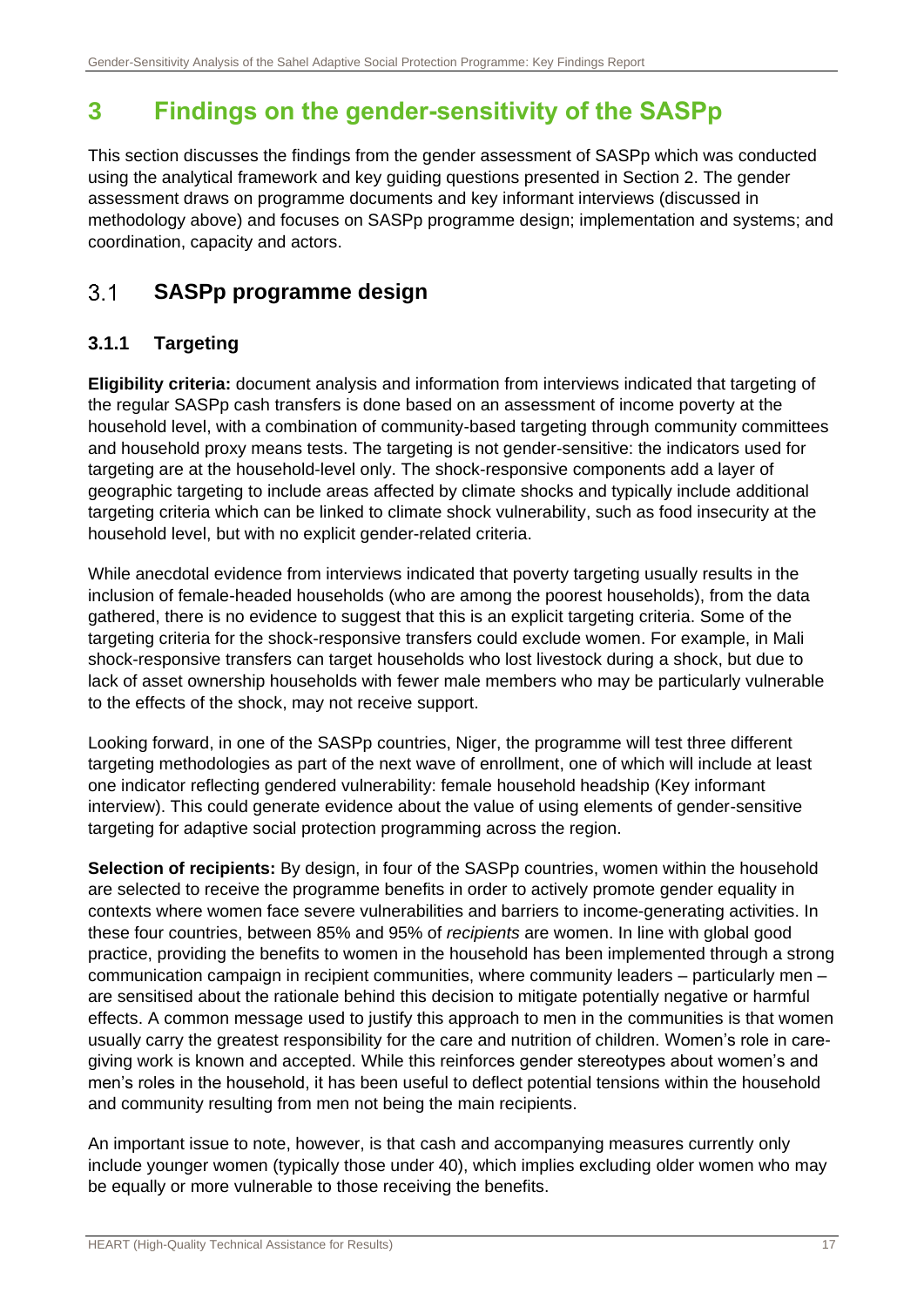Anecdotal evidence from some SASPp countries suggests that community committees have been successful at mitigating domestic violence linked to the transfer, but robust evidence on this is missing.

In two countries, Mali and Senegal, women have not been targeted as the main recipients. Local team members determined that allocating women as the main recipients would not be politically and socially viable given the highly patriarchal gender dynamics at the community level, where men are the ones who receive income. However, key informants in Mali suggested that initial M&E data has shown weaker effect of transfers on household wellbeing and resilience when received by male household heads, so the programme will now conduct research to directly compare the effects on household resilience (metrics not discussed) when women compared to men receive the transfer.

Some research has been conducted under the broader IDA-funded social protection programme that can support the gender-responsive design and effectiveness of SASPp investments. For example, research that is exploring the effects of intra-household dynamics and impacts based on which wife within polygamous household receives the cash (see, for example, Premand *et al.*, 2018). This demonstrates awareness of how different gender dynamics affect vulnerabilities and coping mechanisms within households. This research can potentially help tailor the design of the adaptive social protection transfer to be more effective and to avoid negative gender-related intrahousehold issues emerging from programme design.

The SASPp has not systematically explored certain implications of the decision to transfer cash to women, such as the effect on GBV within the household. However, forthcoming research from a pilot project in Mauritania will look into GBV in the routine cash transfer programme more systematically, as part of a study of decisions around the management of shared household resources, and the process of resolving conflicts within the household. Data reviewed found that the SASPp has not explored the effects of shock responsive cash transfers on intra-household dynamic and decision making, or, more broadly, on the effects of programme participation on women's time poverty resulting from the unequal division of labour regarding domestic work and caring responsibilities.

### **3.1.2 Choice and design of social protection instruments**

**Cash transfers:** There has been no systematic analysis of the effect of the shock-responsive transfers on addressing gender vulnerabilities, including whether they have had an effect on reducing adverse gendered coping strategies, or had unintended negative consequences. There has been no systematic analysis of whether the amount, timing and delivery mechanism in crisis are gender responsive. Limited information available suggests that the amount of the transfer is enough to meet households' basic needs given that in some of the countries, such as Chad and Niger, women beneficiaries were not only meeting their children's nutritional needs but also saving and investing small amounts of the cash transfer before the productive inclusion component was introduced. However, these are important dimensions of the cash transfer that have not been rigorously analysed.

**Cash for work:** Five out of six of the SASPp countries have small cash-for-work components which complement the social safety net system as these can help build resilience and support adaptation. However, in many contexts women may be excluded from accessing public works opportunities because the type of work required is often physically demanding, or because women have additional care responsibilities for young children. In the case of Niger, for example, the target for participation is 50% for men and women but women's participation is only 36%, perhaps due to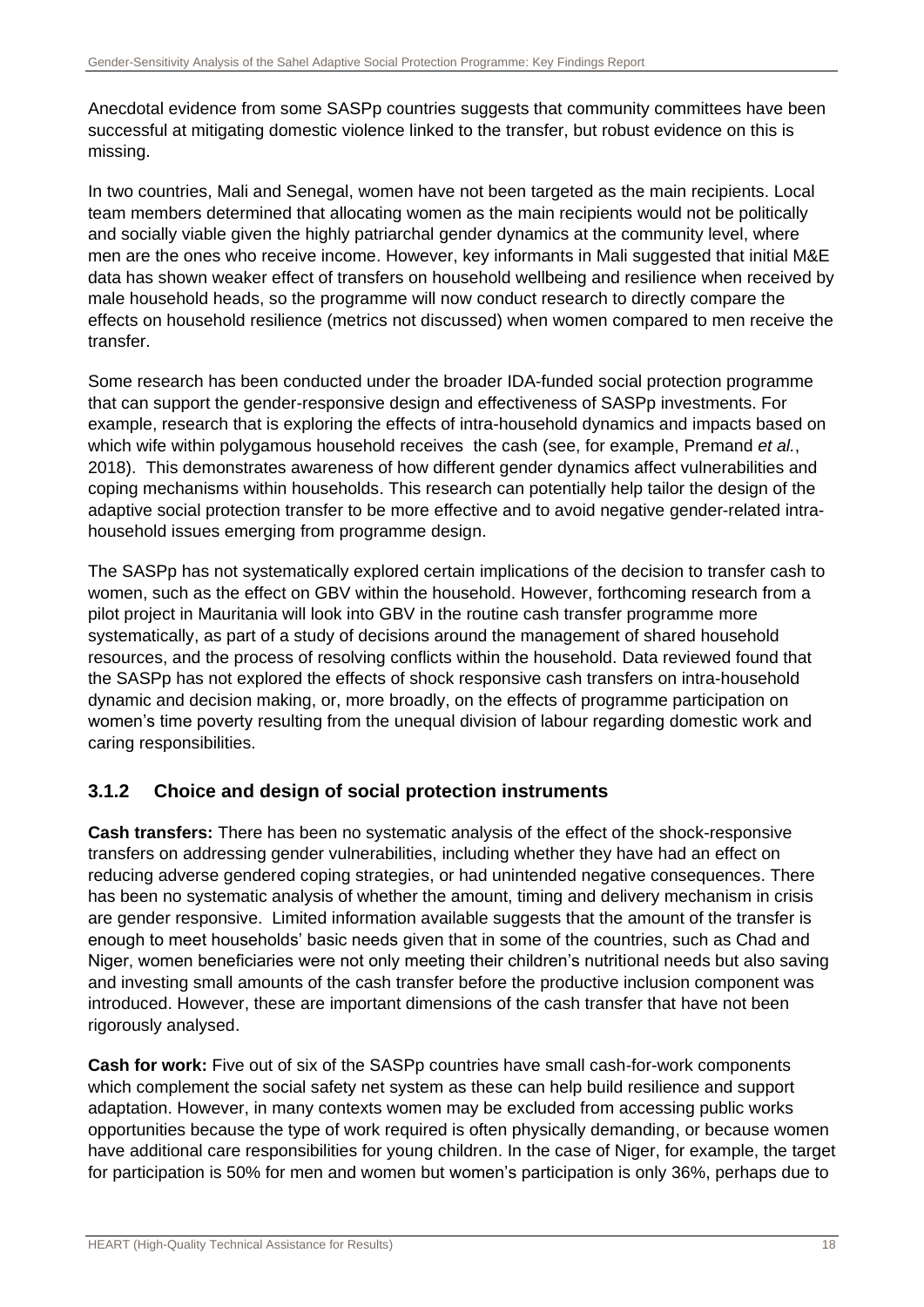self-selection given that the types of activities involved are not seen as feasible for women (Key informant interview with official).

In response to this challenge, some countries have explicit gender-responsive features to encourage women's participation. In Burkina Faso, a mobile crèche system has been developed to support participating women during the six months of their enrolment in the programme, while also promoting early childhood development for children aged 0 to 24 months. In Mali, there is no formal crèche, but one of the activities undertaken by women participating in the cash-for-work programme is childcare. Given that in other countries, such as Chad and Senegal, introducing childcare options alongside the cash-for-work has not been a priority or not seen as feasible, it would be valuable to foster cross-country learning.

**Accompanying measures:** The SASPp includes accompanying measures that work in similar ways in all six countries:

- (i) The **human capital** promotion component aims to improve care-giving practices, mainly by women. Although it reinforces traditional gender roles around care-giving, specific efforts are made to promote the participation of others in the community, particularly fathers. The component aims to increase knowledge and value of these good practices (adequate nutrition, care, girls' schooling, etc.) among everyone in the community, reducing the likelihood of negative coping responses during shocks that would affect child development, particularly of girls<sup>2</sup>. This component specifically aims to address gender inequality and discriminatory social norms, through, for example, community sessions where both men and women participate. These sessions have strong messaging around gender equality, girls' development, education for girls, and in some countries (such as Niger) elements of sexual and reproductive care. By involving the broader community, and men in particular, there is an explicit intention to promote small shifts in care-giving roles, but the effects of these changes have not yet been evaluated.
- (ii) The **productive inclusion** component promotes savings, supports the formation of savings and loans groups, and provides life skills training and technical support for business plan development (linked to the promotion of small-scale investments in income-generating activities or in community assets)<sup>3</sup>. Activities are aimed at programme beneficiaries who are primarily women in 4 out of 6 countries. Initial information from programme reports and anecdotal insights from interviews suggest that this component has been successful in promoting women's autonomy, economic agency, and gaining greater status in their households and community (as they can now meet household needs and contribute to the development of community assets).

Observations by government officials in Chad who monitor the programme's operation in the communities noted that the productive inclusion activities are resulting in increased solidarity and women's group savings are being used to support each other during periods of climate shocks and stresses, as well as enabling women to contribute to larger expenses in the household which is critical to empowerment and resilience. The upcoming quantitative and qualitative evaluation of the cash transfer and accompanying measures planned for 2020 in four countries will include questions that pick up on some important gendered aspects of the programme and thus offers the chance to capture the gender dimensions of the results achieved by the programme in terms of women's economic empowerment, as well as changes to the role of men in productive activities and within

<sup>&</sup>lt;sup>2</sup> Details about how the human capital components are implemented can be found in the programme's annual reports (e.g. World Bank, 2018).

 $3$  More details about the contents of the productive inclusion component can be found in programme documents, such as World Bank, 2018; and World Bank, 2017.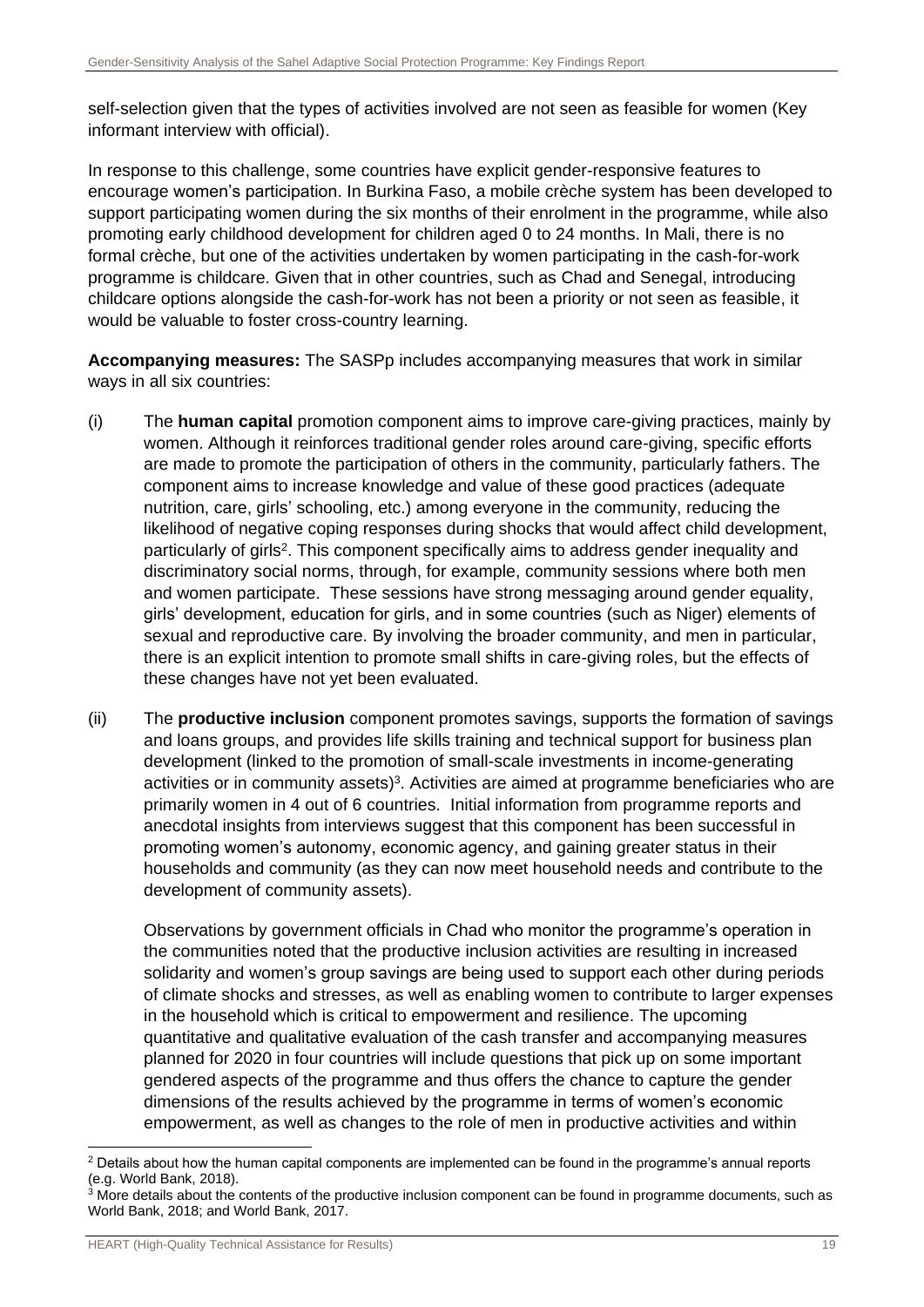communities and their resiliency; how women's economic gains have impacted on girls' and boys' wellbeing; and, importantly, how it affects their coping strategies during shocks. It is important that this opportunity is not missed.

#### <span id="page-20-0"></span> $3.2$ **SASPp programme implementation and systems**

### **3.2.1 Implementation mechanisms**

**Community committees:** Community committees have been set up through SASPp in the six countries, with multiple functions that are important to the programme's implementation capacity, including communicating relevant aspects of the programme's operation; sensitisation to rally the support of the community for potentially contentious elements of the intervention (such as women being the main beneficiaries); assisting in community-based targeting; checking programme progress; and, in most countries, receiving and addressing grievances and complaints, both to do with programme implementation and issues arising in households as a result of the programme (such as domestic violence or tensions between wives). While this summary of their functions makes clear that community committees require a good level of gender awareness in how they conduct their functions, only in some countries does the training received by the committees include some level of gender sensitisation, and even then, there is no evidence that the training fosters a sound level of gender awareness and responsiveness. In Mauritania, Chad, Mali, and Niger, two out of five members have to be women. According to respondents, the fact that the committees are represented by both men and women is seen as sufficient to address concerns about the committee's gender-sensitivity. While this representation of women is important, and it does increase the likelihood that the decisions and approaches to problem solving might be done using a gender lens, it does not guarantee the committee's ability to make all their decisions in a gender-sensitive way.

**Delivery modality:** The delivery modalities for the programme are different in each country, and include direct transfers made through local payment institutions (micro-finance NGOs) (in Niger and Chad), and mobile transfers (Burkina Faso). Where mobile transfers are used, there are at least one or two mobile telephones available in households, one of which can be made available to the beneficiary woman, who is given her own SIM card. Key informants perceive that mobile transfers have the potential to increase women's financial inclusion. There is scope, however, to test more systematically whether there are differences in access and control of resources for beneficiary women who need to borrow a phone with respect to those that own one.

Interviewees also noted that the mobility constraints often experienced by women because of social norms in the Sahel have not been a problem in terms of accessing the cash transfer payment, given that community-level sensitisation to the programme. However, there is no further evidence on experience receiving the payments, including how much time women spend receiving transfers; if they feel or face security risks in the process or as a result of receiving the transfers, and how this changes during times of crisis; if women have equal access to mobile phones and digital literacy; whether the modality of the payment influences women's control over the transfer (e.g. how does access to a mobile phone and digital literacy impact control as well as outcomes); and whether financial inclusion of women has actually increased and why, as a result of the transfers.

**Enrolment and registration:** There is limited documentation on women's experiences in enrolment / registration for the routine and shock-response programme components. Findings indicated that women are receiving transfers and participating in accompanying measures in high numbers in four of the countries where they are the main transfer recipients, but challenges remain in women's participation in the public works component. However, so far there is only anecdotal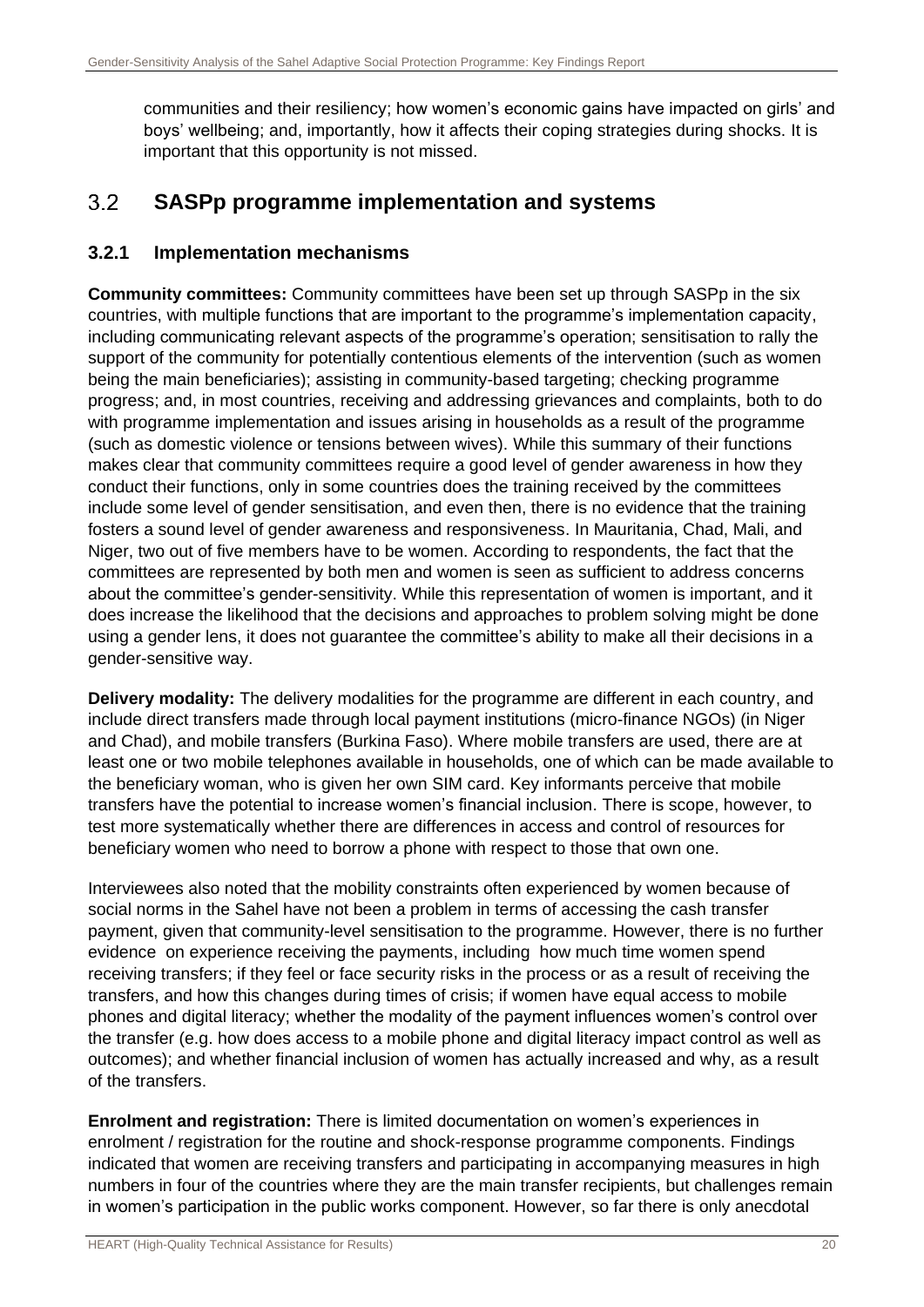information from programme staff about the barriers women may face in the process of enrolling in the programme, particularly in the case of female headed households. There is also limited systematic evidence about how men, as household heads, are being included in the enrolment process to make sure they do not feel excluded or displaced by women receiving the benefits, and how the programme has overcomes any constraints they have faced in this process, for example, how they receive communication about the schemes to ensure that women and men understand what the shock-response transfers aim to do, the rationale behind the targeting criteria, and programme objectives. While there is practical knowledge about these processes by programme implementation staff interviewed, this area of programme knowledge would merit more in-depth gender-sensitive research and analysis.

**Grievance mechanisms:** Little information was available (or found through this review) about women and men's access to and experience of grievance mechanisms. Although information from several countries highlights that this is one of the functions of the community committees (which include men and women, by design), and that they resolve or channel grievances and problems arising from the programme to implementing NGO staff, one of the key challenges is that clear operational guidelines do not seem to be in place, nor is there an analysis of whether women face challenges in raising complaints to these community mechanisms, given the highly patriarchal contexts in which the programme is being implemented.

### **3.2.2 System components**

The systems underpinning the SASPp, which include MISs, social registries, and monitoring systems, are still evolving. Many are still nascent and are being developed with technical assistance and support to governments.

**Social registry:** the SASPp is assisting each of the countries to develop a robust social registry that enables a better targeted social safety net and a more efficient shock response. The establishment of these social registries are at different stages, the majority nascent or emerging. It is not possible to differentiate between the level of vulnerability of different household members due to the limited individual level data in registries that exist. Until this is further developed, to include a broader range of variables, it is likely there will be an underestimation of issues such as female poverty and vulnerability within the household, and it will not be possible to conduct more complex targeting that goes beyond the level of the household, including for the shock-response components.

**Monitoring, Evaluation and Learning:** three key areas of focus are important to look at within monitoring, evaluation and learning: i) routine monitoring and reporting of the programme ii) evaluations and assessments and iii) how learning and evidence is shared across the programme and used to inform programme design and implementation.

### **i) Routine monitoring and reporting of the SASPp**

To understand how SASPp monitors and reports progress relating to gender the country-specific results frameworks and the World Bank and DFID SASPp results frameworks were examined.

The country-specific results frameworks include minimal indicators on gender, mainly related to disaggregating programme coverage by men and women (Burkina Faso, Chad, Mali, Mauritania and Senegal report direct beneficiary numbers disaggregated by sex). There are no indicators relating to disability. In Mauritania, an additional indicator includes "number of Tekavoul beneficiaries who participated in the gender-transformative discussion groups or attended community level gender-sensitization activities (households)" and in Niger, additional indicators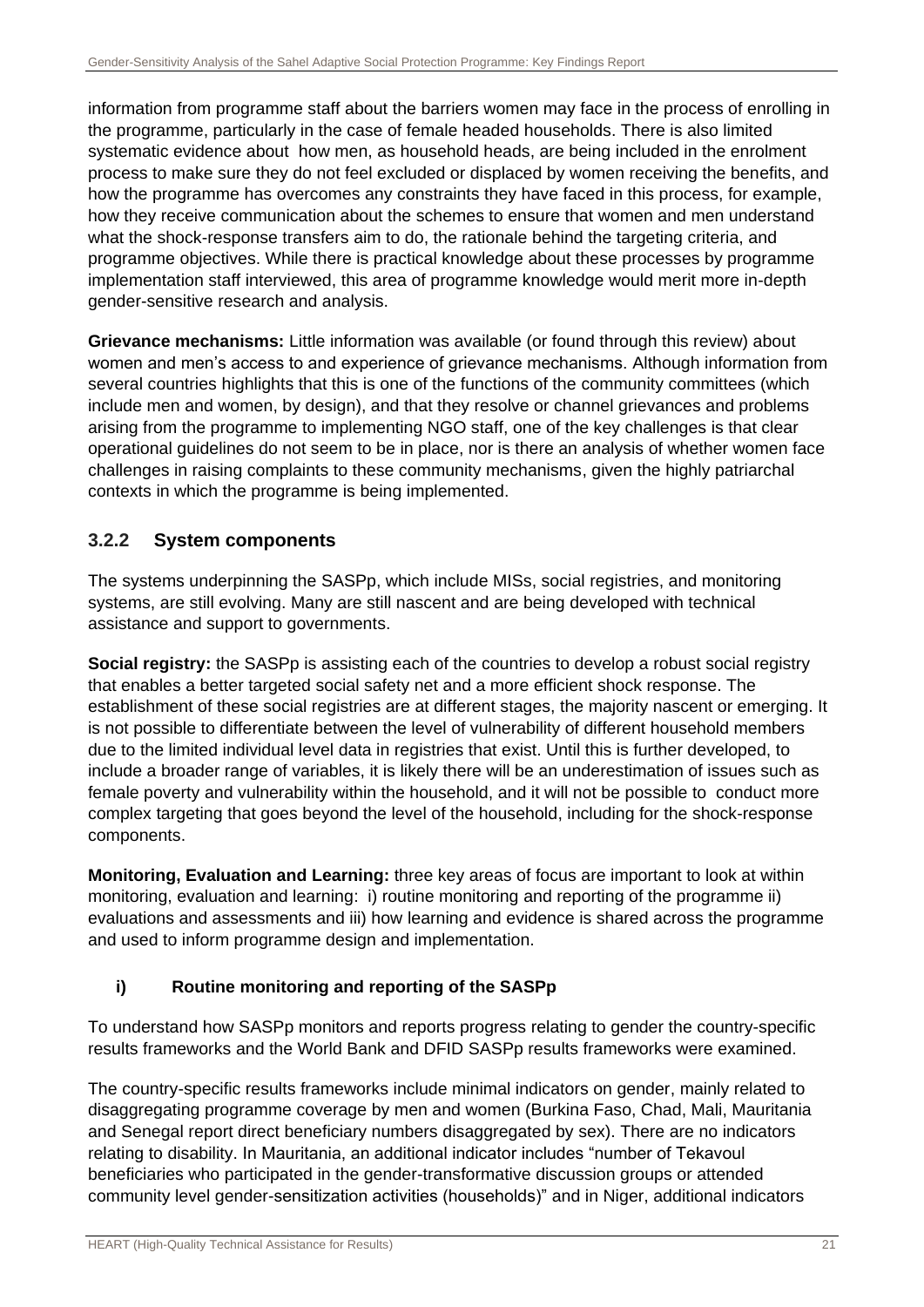include "percentage of women who participate in GERME (business) training" and "women with children who undergo malnutrition and child development screening". Only an additional indicator from Senegal goes beyond reporting project beneficiary numbers to monitor the "impact of the Programme National de Bourses de Sécurité Familiale (PNBSF) on women's decision making inside the household".

Similarly, the SASPp results framework presented in Annual Reports show that in the World Bank results indicators framework there are sex-disaggregated indicators on beneficiary numbers. In the DFID results indicators table, however, there are no gender-specific (or intersectional) indicators.

Internal programme documentation also reflects this gap, with minimal reporting and limited indepth discussions on gender issues. Whilst gender was presented as a thematic area in annual reports prior to 2018, the format has been subsequently changed and this standalone theme is now longer present. In addition, one of the challenges faced by the programme is that, apart from the data collected by the programme, national statistics do not always publish sex-disaggregated data at the local level. This means that some local level data may not be analysed in terms gendered outcomes using these statistics. According to interviewees, a greater demand for sexdisaggregated data for the purpose of SASPp analysis may result in stronger data collection efforts by the government.

### **ii) Evaluations, and assessments**

The SASPp has developed and implemented a number of activities aimed at increasing the understanding of gender-specific vulnerabilities and responses to shocks to improve the opportunities for women to access and benefit from the programme. However, these activities are limited, and vary based on country context and programme component.

According to interviews with World Bank officials, evaluations of the cash transfer and accompanying measures are currently underway across the region. These evaluations include both quantitative and qualitative components and have relevant questions designed to better understand gender dimensions of the programme that are not as visible from its standard M&E reporting. For example, issues around the role of men and women in the household and their decision making capacity before and after receipt of activities with regard to the use of financial resources. The evaluation should provide important information about how the programme is contributing to women's agency and economic empowerment through the accompanying measures (particularly the productive inclusion component), and whether this is contributing to building their resiliency and reducing negative coping strategies in case of shocks.

Most attention has been given to analysis and evaluation of the programme's accompanying measures (human capital development and productive inclusion) which have a very distinct gender-sensitive design. There is much less learning generated about the gender dimensions of other programme components, in particular the adaptive and shock-responsive components of programmes across the region, For example, no learning is being generated about the coping strategies available to women and the effects of coping strategies on different household members women's access and participation in EWSs and the gendered impacts of the shock-response programme components.

### **iii) Sharing learning, and informing programme design and implementation**

Research and learning are important components of the programme, but it is not clear from the documentation reviewed how research results are used to inform design and programme adaptation. However, the programme specifically set out to conduct research and generate evidence to inform planning and to expand the literature on adaptive social protection, so gender-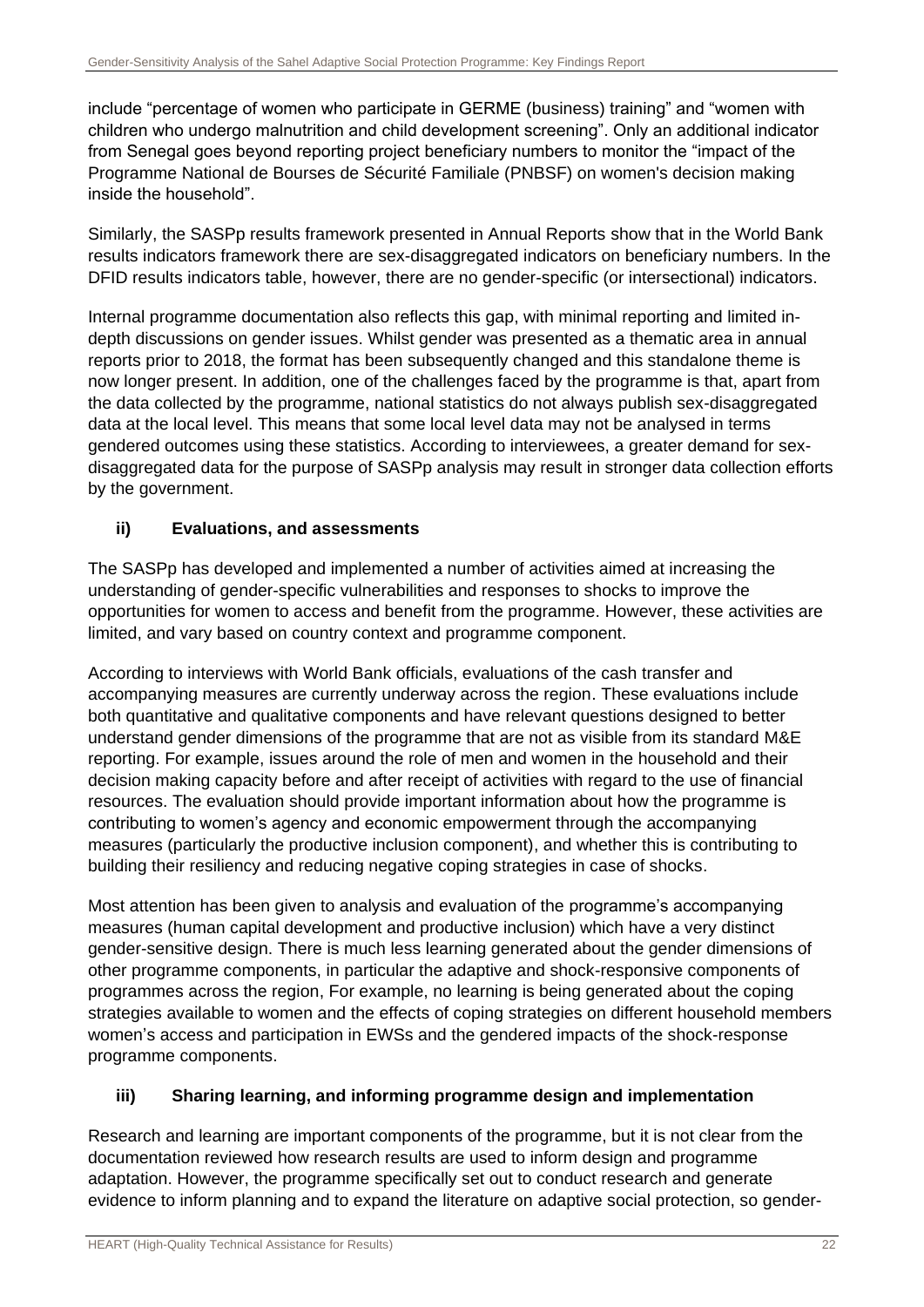based research should be a more systematic focus area for evidence-based planning. Moreover, there is a significant gap in attention to, and discussion of, gender and intersecting vulnerabilities, such as disability, age, and geography.

Where gender-specific research has been conducted with the purpose of informing programme design, however, there are indications that it has been successful. For instance, the design of the SASPp's accompanying measures was informed by a careful assessment by a team of economists and anthropologists of the social and economic vulnerabilities and social norm-related barriers faced by women in Niger, and by an analysis of international good practices on how to promote economic empowerment and resilience. The research in this case was used but not published.

A few dedicated studies are underway to analysis gender-specific aspects of the programme. These are mainly focused on programme design and outcomes, such as those on polygamous households in Niger, the planned studies on intra-household gender dynamics and GBV, and studies of the crèche system introduced in Burkina Faso in support of the cash-for-work programme. It remains unclear how findings from these analyses will be taken up and used to inform programme design.

While data on gendered vulnerabilities and risks has been collected, particularly around the implementation of accompanying measures, as discussed above, this does not seem to have specifically informed the shock-response design of the programme. More could be done to link up, use, and learn from data on gender from other relevant sectors, for example climate, DRR, humanitarian response., to inform appropriate design and implementation of shock-response features (appropriate value and frequency of the transfer, appropriate types of work to be implemented in public works components etc.), and to inform the potential design of accompanying measures needed specifically in times of crisis to respond to the different needs of women and men, and boys and girls. The World Bank needs to continue working with all partners, Governments, NGOs and other multilaterals, to increase awareness of research conclusions and the implications of new knowledge generated for programme design.

#### <span id="page-23-0"></span>**Institutional coordination, capacity, and actors, and policy**   $3.3$ **coherence**

The SASPp's institutional coordination and capacity in relation to gender has been limited. While there is a focus on strengthening institutional coordination mechanisms between social protection, climate shock response, and DRR actors, the information analysed by the research team did not indicate an attempt to include linkages with gender-focused ministries, gender institutional machineries, or other sets of actors (including local actors) representing women and marginalised groups.

At the moment, there is no broader engagement or linkages from the SASPp with gender-focused policy at regional or country level, although in some countries such as Chad and Niger, national social protection policy policies give attention to gender. While there is currently no specific linkages between these policies and the SASPp, promoting gender-responsive adaptive social protection provides the opportunity to build greater policy synergies.

There has also been limited expertise to drive or mainstream gender and inclusion throughout the programme and system. This is due to several reasons, including limited forward planning in relation to mainstreaming gender, a lack of financial resources behind gender-responsive issues and limited specialised technical expertise within the programme. Additionally, there has been a historical disconnect between the various sectors which adaptive social protection seeks to bring together, predominantly climate, DRR, humanitarian response, and social protection, which makes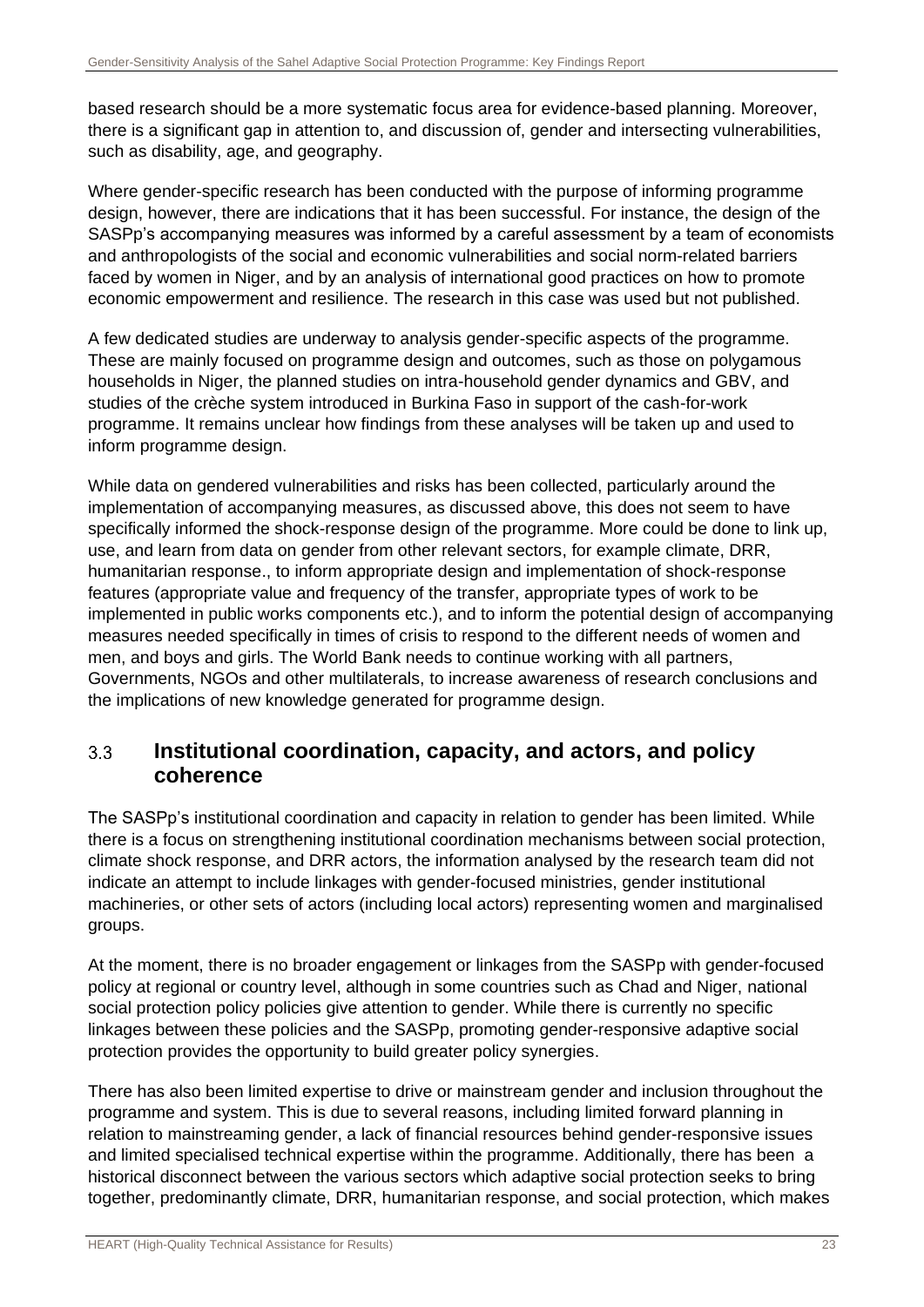it difficult for staff to have expertise across these areas, in addition to having the ability to think through a gender lens across them. Attempts have been made to address these gaps in the SASPp, including building a partnership with the World Bank Gender Lab, and utilising in-house facilities such as the Gender-Responsive Social Protection facility. However, more can be done to support capacity and skills across the programme, including those involved in programme design and implementation. Building capacity in gender-related issues (at all levels, including development partners, national, and local) is necessary in order to promote institutional support for the programme to be more gender-responsive, as well as to have the practical inputs from staff on the ground to harness their gender knowledge into planning and programme implementation.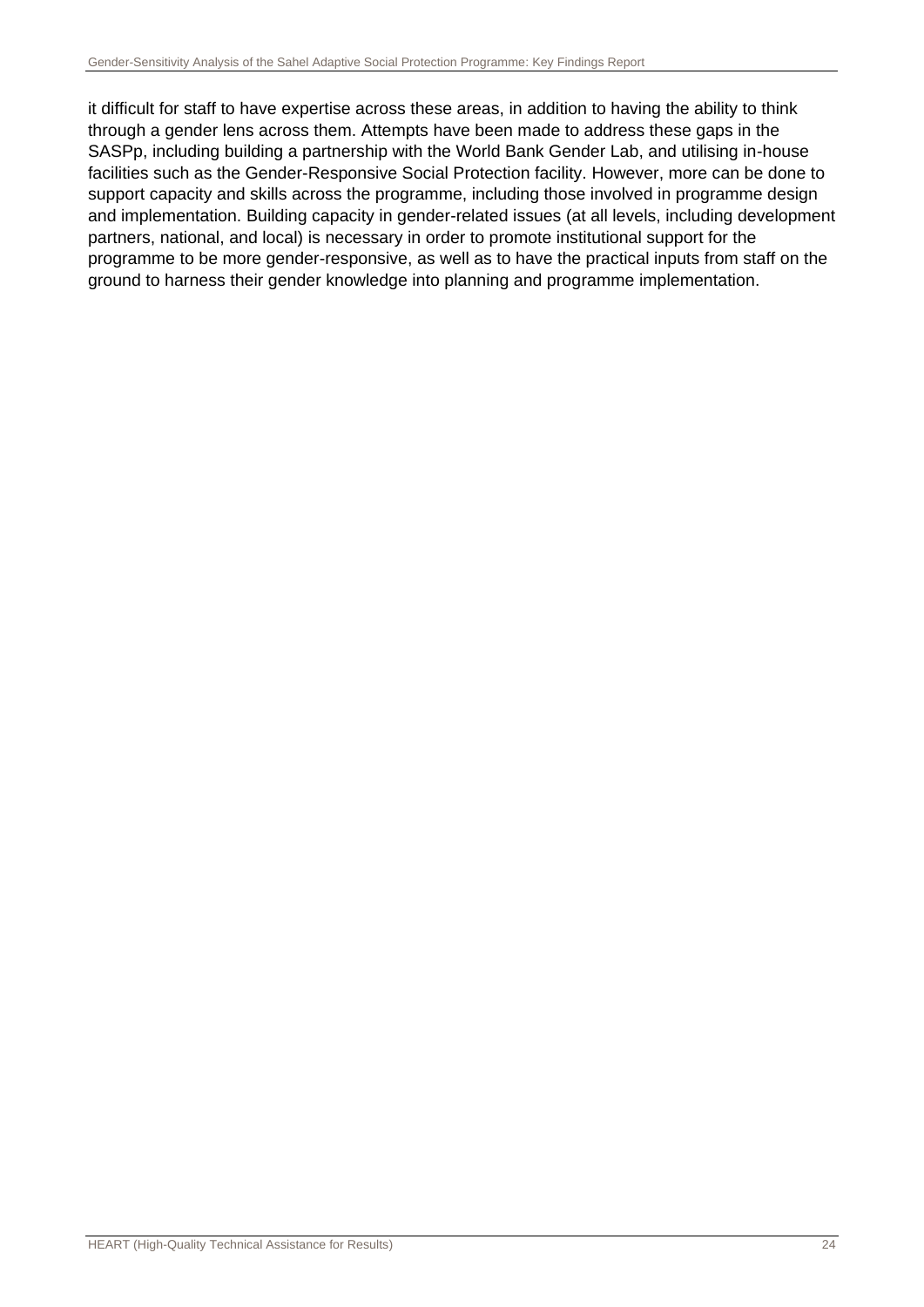# <span id="page-25-0"></span>**4 Recommendations**

The following set of recommendations have been developed based on the findings emerging from this review. They focus on identifying how the SASPp can respond to the gaps discussed in the review through a new phase of UK support to the multi-donor trust fund. Through the design and implementation of the new phase of SASPp, the World Bank and DFID can work together to create a long-term vision and strategy for how the SASPp can be more gender-responsive and transformative, taking into account intersecting vulnerabilities such as age and disability. The following six areas are critical for the development and roll-out of the strategy.

#### <span id="page-25-1"></span> $41$ **Develop a gender strategy for SASPp**

Many of the gaps, risks and missed opportunities discussed above are a result of a lack of focus on making the programme as a whole gender-responsive. This is partly driven by the lack of a strategy on gender equality and therefore a lack of higher-level ambition and leadership on gender equality. In the absence of a strategy, the attention to gender equality has largely been focused on ad hoc, individual features or pieces of work, rather than setting out a coherent approach to addressing gender inequalities through the programme design and its systems, in core foundations of social protection and its adaptive social protection focus.

The World Bank and DFID should lead a process to develop a clear vision for integrating gender into SASPp operations and achieving gender equality outcomes through the SASPp. Once this vision is agreed, the World Bank and DFID should develop an accompanying strategy to deliver this gender equality vision. SASPp partners should consider the need for a senior gender advisor to support the programme at the country and regional level to empower and equip staff to deliver on these commitments.

#### <span id="page-25-2"></span> $4.2$ **Build capacity to understand gender and promote gender equality and inclusion**

Capacity to promote gender and inclusion, including skills, knowledge, and attitudes are variable. The World Bank should assess existing capacity across staff, NGO partners collaborating in the programme, and community committee members, to have a clear picture of capacity, knowledge and attitudes in relation to gender and intersectionality. This could be done through a small questionnaire developed using some of the questions in the analytical framework presented above, adapted to the level of involvement of the different actors in the programme. Donors should support the development of tailored capacity building interventions to provide sensitisation and access to gender mainstreaming tools for the different types of programme actors and implementers.

Specific mechanisms to strengthen capacity include:

- conducting gender training sessions to increase staff, implementing partners and community committee members' understanding of gender, and ability to implement activities that are inclusive and respect differences driven by gender. Engagement with community committees should take into account other training that these committees have received from other actors, and the time burden of training, given the multiple responsibilities these committees have.
- appointing a gender advisor to provide support to the programme at the country or regional level in order to foster greater responsiveness to gender concerns in planning and analysis to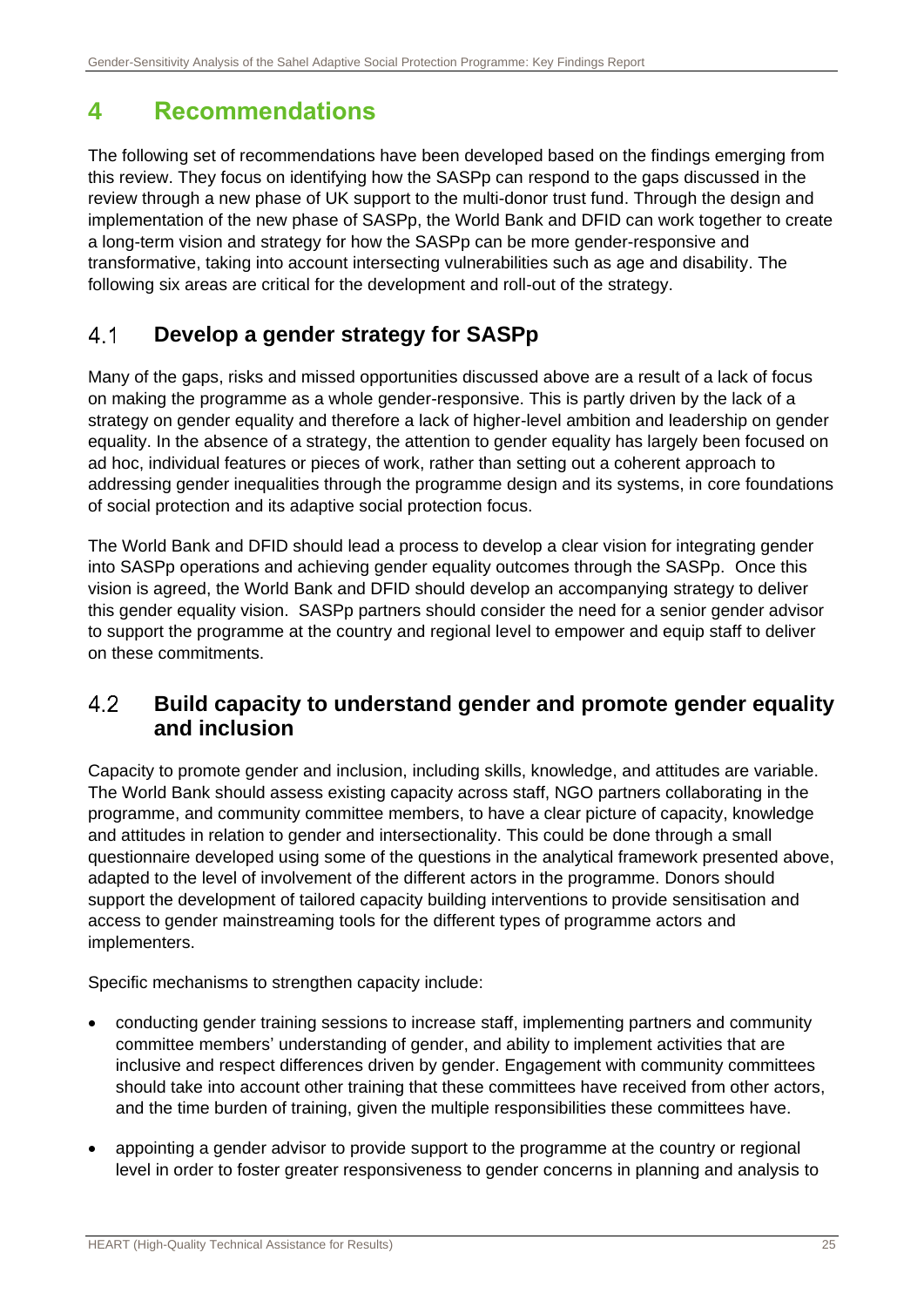help generate opportunities for identification of needs, evidence generation and planning according to the context in each country.

#### <span id="page-26-0"></span>4.3 **Promote institutional structures to support actions to promote gender equality in SASPp systems**

Strengthened institutional structures and mechanisms are needed to support the implementation of a gender strategy and to facilitate attention to gender-responsiveness across the programme cycle and systems. Key priority areas for this include:

- Establish internal structures to facilitate leadership and collaboration on gender equality and inclusion. For example, this could involve identifying a senior gender lead in each of the country teams who is responsible for driving forward the gender focused objectives and who promotes coordination, learning, accountability, and fosters the uptake of relevant knowledge into country level planning. This role should be reflected in the individual's objectives and performance assessment. Country-leads could disseminate learning to promote regional evidence-sharing.
- Identify specific roles and responsibilities for actors taking these gender-related activities and features forward. For example, ensuring that all terms of reference, memoranda of understanding, or standard operating procedures include minimum requirements on gender, such as collecting gender-disaggregated data, generating relevant gender-responsive indicators, carrying out gender and intersectional analysis etc.
- Encourage networking and coordination with organisations outside the programme to enhance knowledge-sharing to strengthen SASPp understanding of the gendered vulnerabilities to climate shocks and stresses, and to build knowledge of social protection as a tool to overcome these. For example, invite gender actors (ministries of women, women's rights organisations, civil society actors, including those representing people with disability, the elderly) to SASPp dialogues and workshops to engage these actors in social protection activities.

#### <span id="page-26-1"></span> $4.4$ **Amend programme design to address equality and inclusion**

The review identified the following specific programme design elements which can be amended to promote equality and inclusion:

- Incorporate indicators for gendered vulnerabilities in targeting and social registries for both routine and shock-response interventions. These could include: sex of the household head, meals consumed by individual household members, division of labour among the household, migration status, individual asset ownership
- Amend targeting criteria to ensure women over the age of 40 are no longer excluded from receiving cash transfer and accompanying measures
- Identify local gender expertise, for example in local NGOs, or draw on gender expertise in World Bank Headquarters who could develop or commission tailored guidance, such as to refine targeting approaches and systems components (including data, information management) and increase attention to gender in M&E, tailored to the programme
- Include gender-responsive provisions to ensure that women are able to participate and benefit from public works programmes (such as mobile creches, appropriate work, flexible hours)
- Develop clear guidance on making grievance mechanisms more gender-sensitive, with robust monitoring to assess whether female and male beneficiaries are able to access and use the mechanisms, the types of complaints made and mechanisms for response and redress.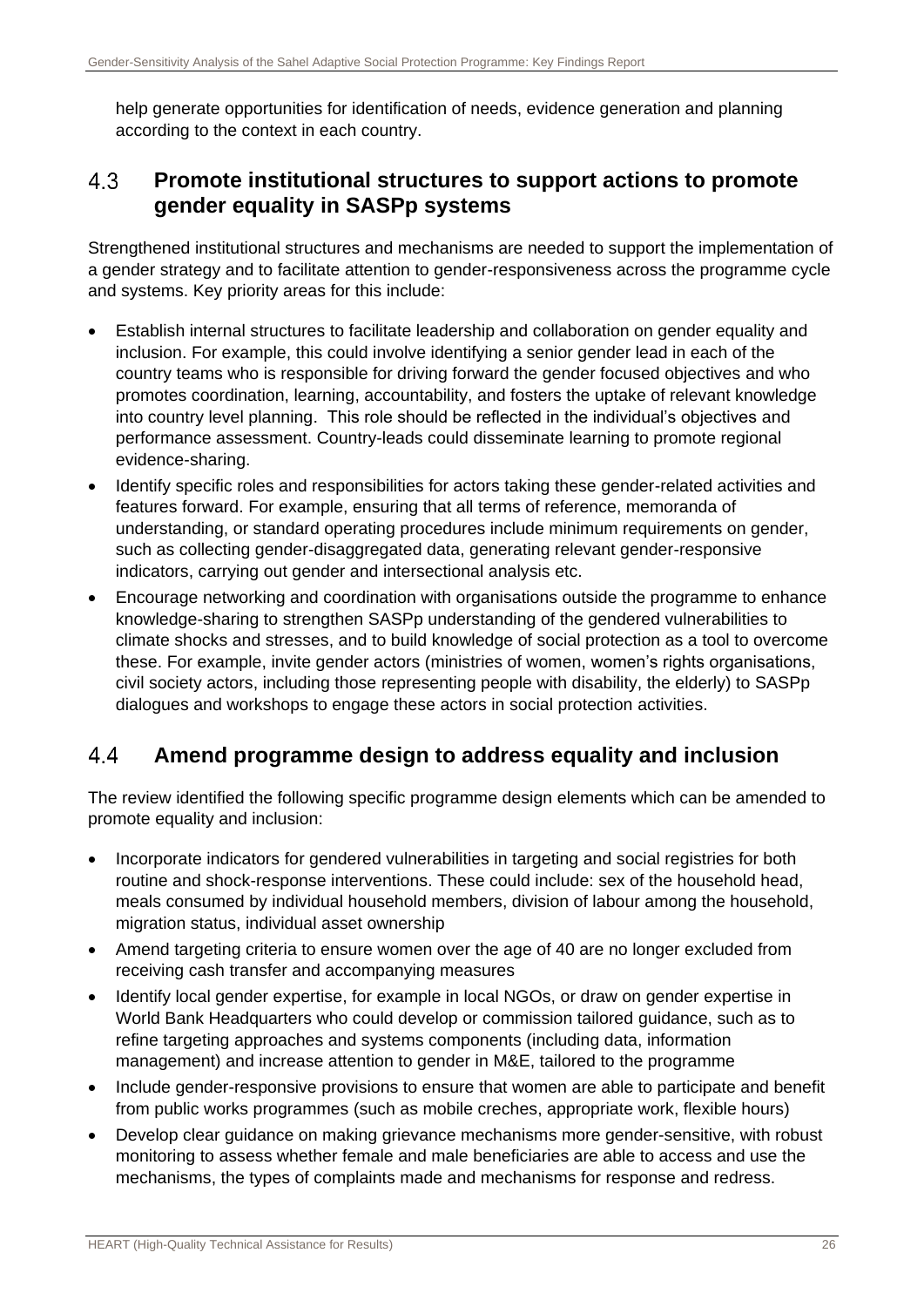• Further explore options for choosing accompanying measures (or linking social protection beneficiaries to other relevant services and interventions) which specifically address needs in times of crisis. From a gender perspective, given the types of risks and vulnerabilities that women face in crisis, the types of programmes or services that may be useful alongside a scaled-up safety net include protection services, additional access to basic services (including sexual and reproductive health services), and targeted nutrition support. At the moment, the human capital component of the accompanying measures provide some information on family planning and nutritional practices, as well as nutritional support. However, the sexual and reproductive health element of the accompanying measures could be strengthened.

#### <span id="page-27-0"></span>4.5 **Strengthen routine M&E to inform programme design and implementation**

The World Bank and DFID should improve the M&E systems of the SASPp in relation to how it captures, reports and uses relevant gender-related data to inform programming and implementation. All programme data collected in the new phase of the programme should be disaggregated by sex, age and disability status where possible. Disaggregated data should be used to inform reporting, and be analysed to strengthen the understanding of gendered differences in outputs, outcomes and impacts of the programme, both positive and negative. This will require the inclusion of indicators that monitor aspects of the programme that are highlighted by this review as partially or completely gender-blind, and where important learning can be generated. Areas that would require routine monitoring from a gendered perspective, and/or the development of appropriate indicators include:

- The extent to which female-headed households and households with additional gender vulnerabilities are included or excluded as a result of current poverty targeting criteria.
- Changes in the economic activities and savings experienced by men and women as a result of the regular and shock responsive transfers;
- The number of men and women reached by shock responsive social protection, including the number of female headed households;
- The inclusion of gender vulnerability indicators in the poverty and vulnerability assessment, such as who owns assets within the household;
- The level of participation of women in community committees;
- Changes in behaviour, attitudes around gender equality, and experience of GBV;
- Differences in the experience of receiving transfers through different payment mechanisms for men and women and the accessibility by women to the technology needed for mobile transfers.
- Whether different types of payment modalities affect access and control of income.
- Effectiveness of the value and frequency of the transfer– both in the routine cash transfer and in the shock-response transfer - in meeting women's needs and building resilience.
- Differences in the process of enrolment and registration in the programme for men and for women and whether information and communication is effectively reaching women.
- Barriers faced by women in participating in the programme and accompanying measures components (including socio-cultural, time or other barriers).
- Barriers or challenges to using grievance mechanisms faced by men and women, and whether community committees are the most approachable grievance mechanism for users, particularly women.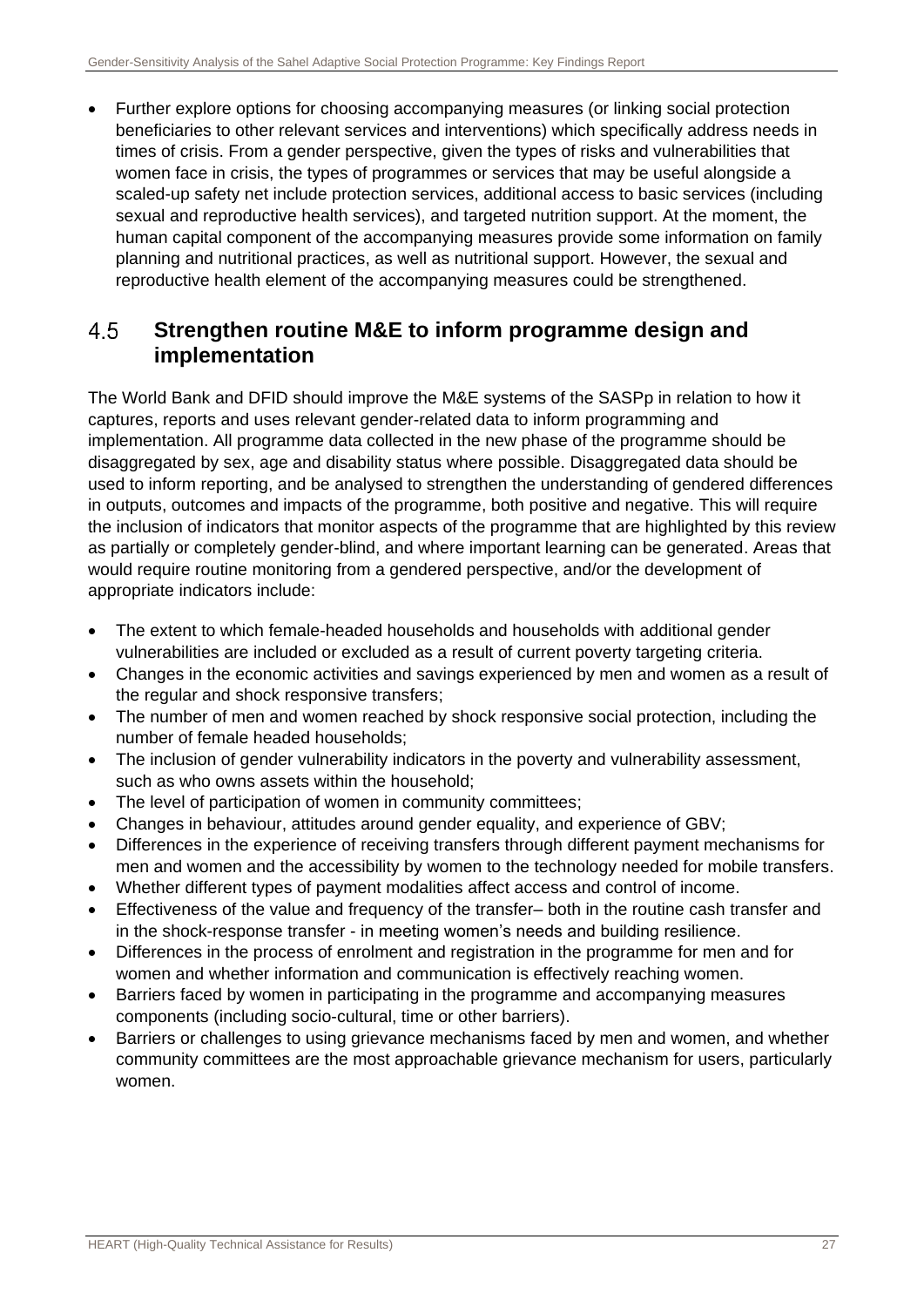#### <span id="page-28-0"></span>4.6 **Develop, implement and disseminate a gender-responsive research agenda**

There are specific knowledge gaps in the programme which need to be filled with tailored gender analysis and further research and evaluation. Whilst there is anecdotal evidence on a number of gender-related features, including how the programme is seen to be building women's resilience, these indicative findings need to be formulated into research and evaluation questions to be properly tested. The design process of the next phase of SASPp and the development of the new M&E framework provide key opportunities to address the gaps identified and strengthen the gender-responsiveness of SASPp.

An immediate recommendation is to ensure the evaluation planned for 2020 in 4 of the SASPp countries includes questions that address gendered aspect of the programme, and whether cash transfers and accompanying measures have had an impact on women's economic empowerment and gendered copying strategies during shocks.

Priority questions for future research include:

- What are the different experiences of climate shocks and stresses for different individuals (women, men, girls and boys), and what are the effect of intersecting risks and vulnerabilities for them? Such analysis would interrogate what it means to build resilience for women and girls in comparison to men and boys, and how this varies by intersecting characteristics, such as disability status and age, as well as identifying how different population groups potentially access EWSs and recover in the aftermath of a shock.
- How does the allocation of resources shift within the household in times of shocks and stresses, and what are the effect of short-term higher-value cash transfers on individuals and intra-household relations, including conflict and violence?
- Are women and men able to access, use and inform EWS? Do women face specific barriers to accessing or using EWS? Are women's inputs to EWS considered?
- What are the effects of programme participation on beneficiaries' time and gender division of labour, to identify whether the programme creates additional time poverty for women given women's existing care, domestic, and income-generating work.
- What are women and men's experiences in accessing and using grievance mechanisms?
- What are the effects of adaptive components on promoting women's resilience (specifically, the short-term cash transfers and EWSs, where they are in place)?
- Is the amount of the transfer, the timelines, or its delivery mechanisms in crises contexts gender-responsive?

Country-specific studies, learning and experiences on gender issues need to be communicated and shared more effectively, across programme countries and with key country-stakeholders. This can be facilitated through the presence of country gender focal points, as well as through regular briefings developed for each country which provide insights on learning in this area during the period.

The World Bank should put in place a stronger process of sharing research and analysis more widely to maximise the public good nature of these products, particularly in the area of genderresponsive ASP, where the evidence base is small. DFID can support World Bank regional social protection experts conducting gender-responsive research in the programme by creating opportunities for enhancing lesson-sharing. Raising the visibility of the context-specific risks and vulnerabilities that women and girls face, and how the programme is seeking to address these can be communicated via various forums, including regular virtual or in-person meetings, awarenessraising workshops, documentation in annual reports, blogs or articles, and establishing a repository of gender-related learnings on the website.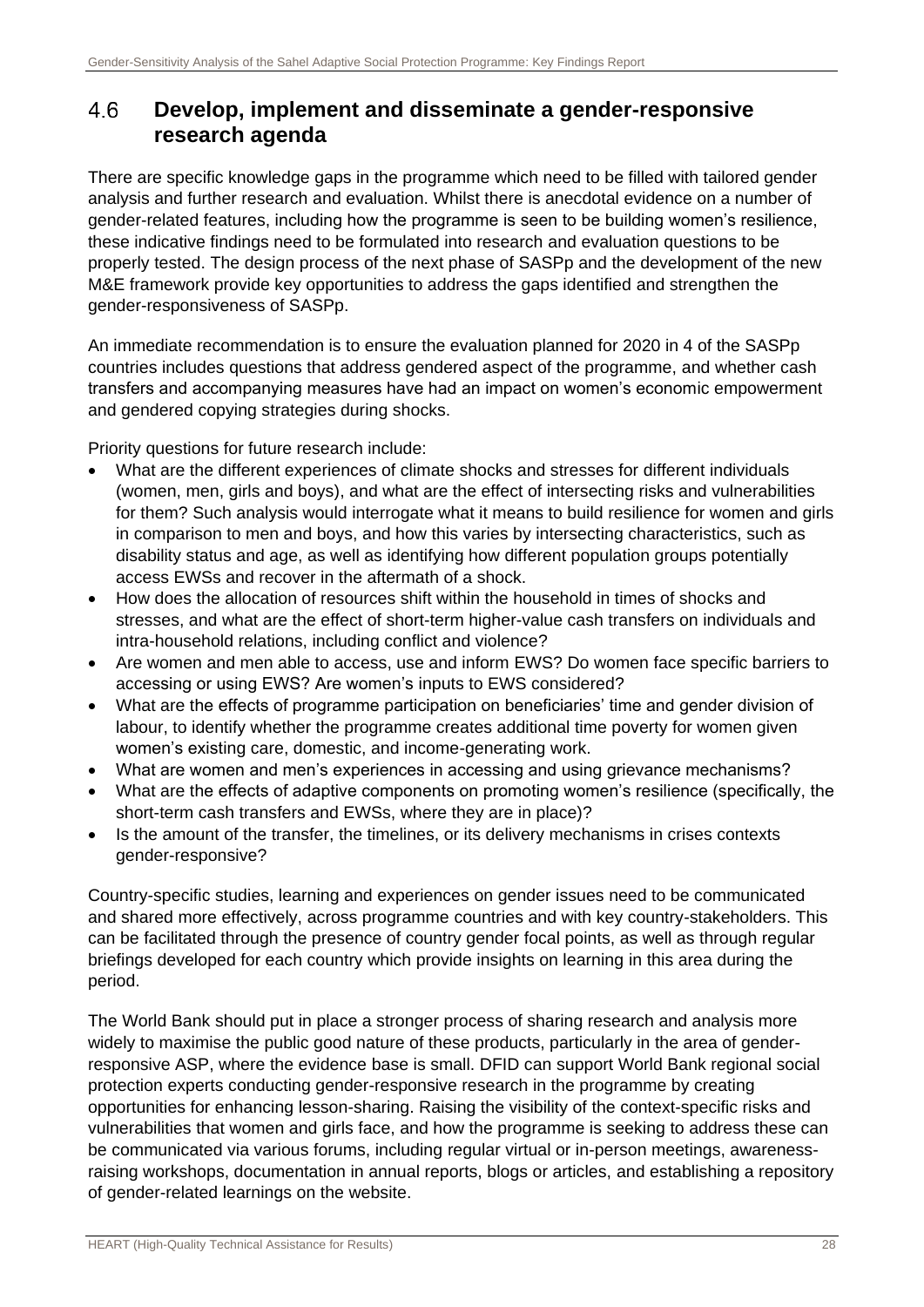# <span id="page-29-0"></span>**Bibliography**

### **Literature review references**

Acosta, P. (2016) 'What Makes Social Protection Systems Adaptive?', presentation, World Bank.

- Berg, M. and Seferis, L. (2015) Protection outcomes in cash-based interventions: a literature review.
- Buller, A.M., Peterman, A., Ranganathan, M., Bleile, A., Hidrobo, M. and Heise, L. (2018) 'A mixed method review of cash transfers and intimate partner violence in low- and middle-income countries', Innocenti Working Paper. UNICEF Office of Research – Innocenti, Florence.
- Brown, S., Budimir, M., Sneddon, A., Lau, D., Shakya, P. and Upadhyay Crawford, S. (2019) Gender Transformative Early Warning Systems: Experiences from Nepal and Peru, Rugby, UK: Practical Action
- Cornelius, A., Béné, C., Howland, F. and Henderson, E. (2018) 'Five key principles for adaptive social protection programming', Itad.
- Dekens, J and Dazé, A. (2019) 'Conducting Gender Analysis to Inform National Adaptation Plan (NAP) Processes: Reflections from six African countries' NAP Global Network.
- Food and Agricultural Organisation (FAO) (2018). 'FAO Technical Guide 1 Introduction to gender-sensitive social protection programming to combat rural poverty: Why is it important and what does it mean?' FAO: Rome.
- Hagen-Zanker, J. et al. 2017. The impact of cash transfers on women and girls. A summary of the evidence. Briefing Paper. London, ODI. (also available at www. odi.org/publications/10749 impact-cash-transfers-women-and-girls)
- Holmes, R., and Jones, N. (2013) *Gender and Social Protection in the Developing World: Beyond Mothers and Safety Nets*, Zed Books, New York.
- Holmes, R. (2019) 'Promoting gender equality and women's empowerment in shock-sensitive social protection', ODI Working Paper 549, London.
- Independent Evaluation Group (2014). Social safety nets and gender. Learning from impact evaluations and World Bank projects. Washington, DC, World Bank.
- IASC (2017) The gender handbook for humanitarian action (2nd edn) Inter-Agency Standing **Committee**
- Jones, N., Tafere, Y. and Woldehanna, T. (2010b). 'Gendered risks, poverty and vulnerability in Ethiopia: To what extent is the Productive Safety Net Programme (PSNP) making a difference' London: ODI
- Kabeer, N. (2009). 'Gender & Social Protection Strategies in the Informal Economy'. Routledge
- Naqvi, M., Campbel, L., Raysarkar, C. (2015) 'In Ethiopia, a safety net program helps improve gender roles'. World Bank Blog. June 03, 2015
- Pepper, A. (2019) 'Integrating Gender Analysis into Food & Nutrition Security Early Warning Systems in West Africa', West African Papers*,* No. 24, OECD Publishing, Paris.
- Simon, C. (2018) 'Setting the stage: what we know (and don't know) about the effects of cashbased interventions on gender outcomes in humanitarian settings'. Evidence synthesis prepared for UN Women, featured in Collected Papers on Gender and Cash Transfer Programmes in Humanitarian Contexts, compiled by the Cash Learning Partnership.
- Thakur, G., C. Arnold, and T. Johnson (2009) "Gender and Social Protection," in Promoting propoor growth: Social protection, pp167-182, OECD.
- Ulrichs, M., Slater, R., and Costella, C. (2019) 'Building resilience to climate risks through social protection: from individualised models to systemic transformation', *Disasters* 43(S3), S368−S387, Overseas Development Institute.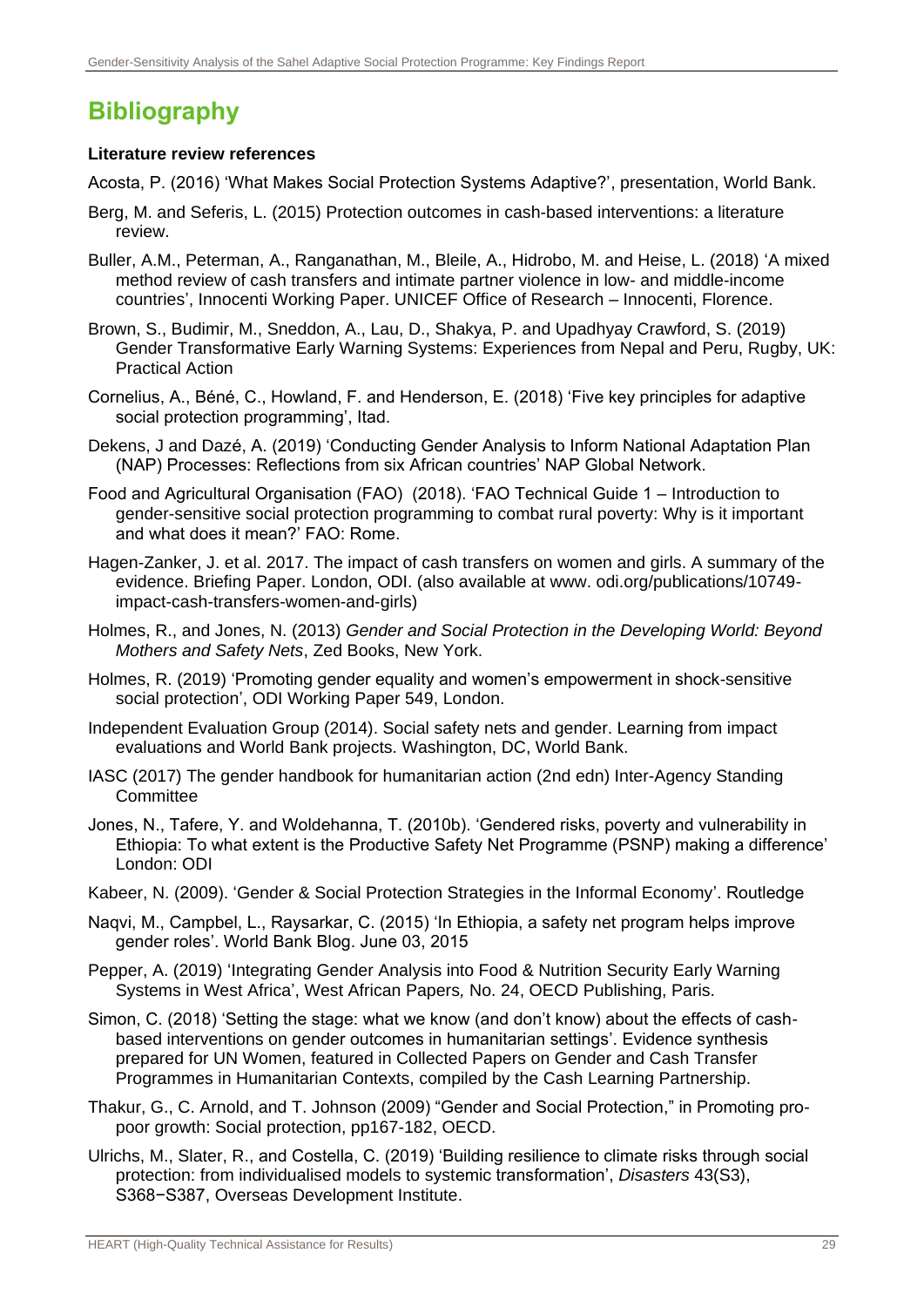- UNICEF Office of Research Innocenti (2020 forthcoming) A mapping and gender analysis of social protection programmes in low- and middle-income countries. Innocenti Research Report TBC.
- UN Women (2016) Restoring dignity and building resilience: monitoring report on UN Women's programming in Za'atari refugee camp, June–October 2015. Jordan: UN Women

### **Programme documents consulted**

- Barry, O., Mory Maïdoka, A., Premand, P. (2017) 'Promoting positive parenting practices in Niger through a cash transfer programme', Early Childhood Matters, Bernard van Leer Foundation.
- Bossuroy *et al.* (2019) 'Promoting Productive Inclusion and Resilience among the Poor: Multicountry RCT of the Sahel Adaptive Social Protection Program. Pre-Analysis Plan'.
- DFID (2013) 'Business case for building resilience in the Sahel through adaptive social protection. For funding under the UK's International Climate Fund (ICF), Africa Regional Department 2013'.
- DFID (2018) *DFID Strategic Vision for Gender Equality. A Call to Action for Her Potential, Our Future*, DFID, London.
- Gender Innovation Lab (2019) 'Adaptive Social Protection in the Sahel Overview of Gender Dimensions', prepared by the World Bank Africa Gender Innovation Lab. Unpublished.
- Guilbert, N. and Pierotti, R. (2016) 'Intra-Household Dynamics and the Design of Social Protection Programs: The Case of Polygamous Households in North Burkina Faso', Policy Brief Issue 16, Gender Innovation Lab, World Bank.
- Itad (2017) 'Adaptive Social Protection: Independent Evaluation of the World Bank ASP programme. Synthesis Report'.
- Leturque, H. (2017) 'Strategic Collaboration between World Bank Group and World Food Programme. Bridging Humanitarian Assistance and Social Protection Systems. Mauritania Case Study'.
- Premand, P. and Barry, O. (2019) 'Cash Transfers, Behavioral Change Promotion and Early Childhood Development Experimental Evidence from a Government Program in a Low-income Setting'. 12 June 2019 / preliminary, not for circulation.
- Premand, P., Schnitzer, P. (2018) 'Efficiency, Legitimacy and Impacts of Targeting Methods Evidence from an Experiment in Niger', Policy Research Working Paper 8412, World Bank.
- Premand, P., Schnitzer, P., and Van De Walle, D. (2018) 'Intra-Household Inequality and the Selection of Cash Transfer Recipients: Evidence from Niger'.
- Schnitzer, P. (2016) 'How to Target Households in Adaptive Social Protection Systems? Relative Efficiency of Proxy Means Test and Household Economy Analysis in Niger', Social Protection and Labor Discussion Paper, No. 1612, World Bank.
- Stoeffler, Q., Mills, B., and Premand, P. (2016) 'Poor Households' Productive Investments of Cash Transfers Quasi-Experimental Evidence from Niger, Policy Research Working Paper 7839, World Bank.
- Trinity College Dublin, Trinity Impact Evaluation Unit, and Gender Innovation Lab (2019) 'Gender Social Norms and the Mauritania Social Transfer Program', proposal, unpublished.
- World Bank (2014) 'Sahel Adaptive Social Protection Program. Annual Review Summary Sheet'.
- World Bank (2014) 'Project Appraisal Document on a Proposed Credit in the Amount of SDR 32.4 Million (US\$50 Million Equivalent) to Burkina Faso for a Social Safety Net Project', Report No: PAD893. World Bank, Africa Region.
- World Bank (2015) Sahel Adaptive Social Protection Program. Annual Review Summary Sheet'.
- World Bank (2015) 'International Development Association Project Appraisal Document on a Proposed Grant in the Amount Of SDR 10.7 Million (US\$15 Million Equivalent) and a Proposed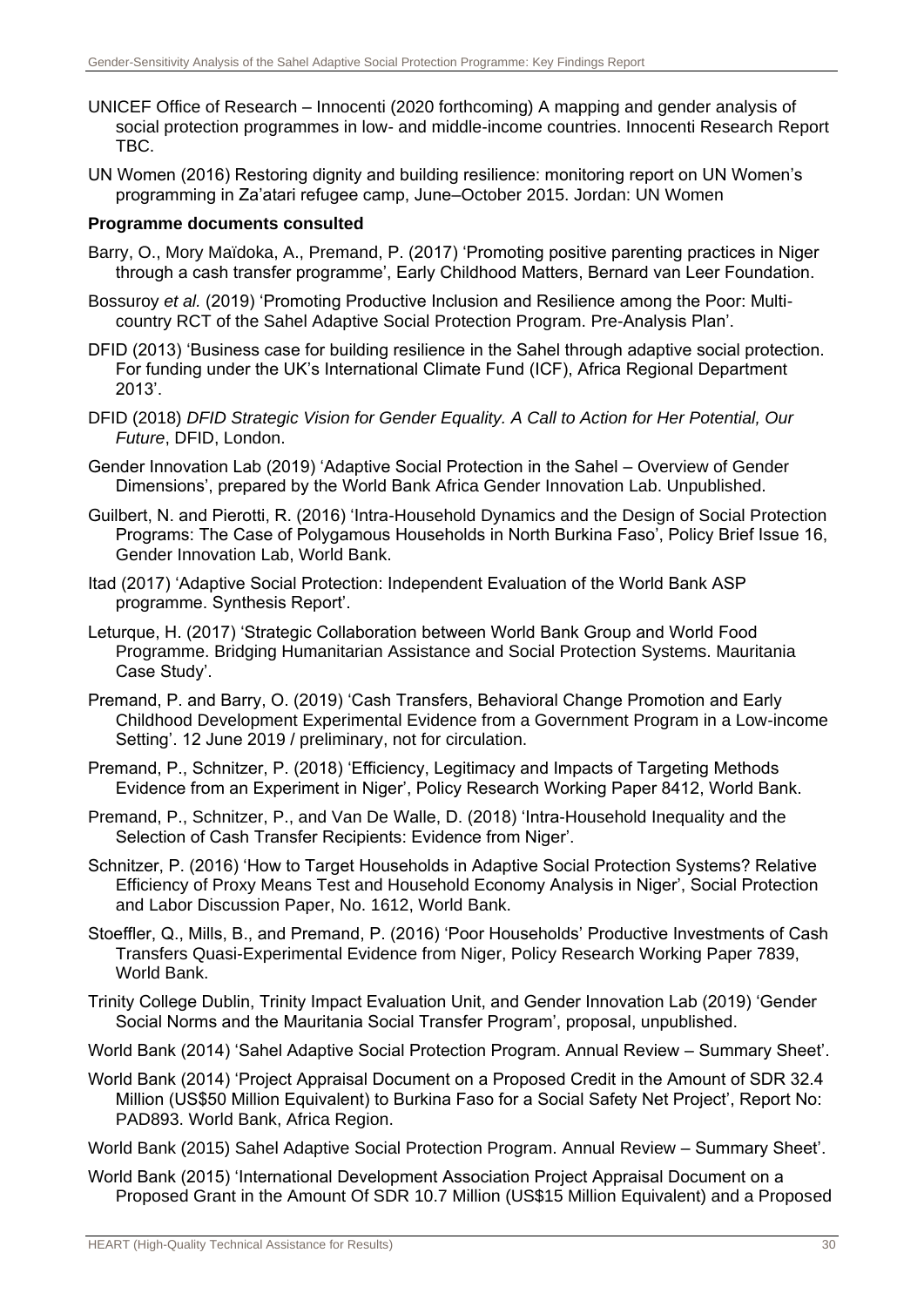Sahel Adaptive Social Protection Grant in the Amount Of US\$4 Million to The Islamic Republic of Mauritania for a Social Safety Net System Project'. Report No: PAD1185. World Bank, Africa Region.

- World Bank (2016) 'Sahel Adaptive Social Protection Program. Annual Review Summary Sheet. 2016.'
- World Bank (2016) 'Sahel Adaptive Social Protection Program. Quarterly report', December.
- World Bank (2016) 'International Development Association Project Paper on a Proposed Restructuring of the Burkina Faso Social Safety Net Project'. Report No: PAD2062. World Bank, Africa Region.
- World Bank (2016) 'International Development Association Project Paper on a Proposed Additional Grant in the Amount Of SDR 16.3 Million (US\$22.5 Million Equivalent) and a Proposed Grant from the Adaptive Social Protection Trust Fund in the Amount of US\$8.5 Million to The Republic Of Niger for an Adaptive Social Safety Nets Project'. Report No: PAD1584. World Bank, Africa Region.
- World Bank (2016) 'International Development Association Project Appraisal Document on a Proposed Grant in the Amount Of SDR 3.6 Million (US\$5.0 Million Equivalent) and a Proposed Adaptive Safety Net Multi-Donor Trust Fund Grant in the Amount US\$5.0 Million to The Republic Of Chad for a Safety Nets Project'. Report No: PAD1786. World Bank, Africa Region.
- World Bank (2016) 'Republic of Chad Shaping Adaptive Safety Nets to Address Vulnerability', World Bank Social Protection and Labor Africa Region.
- World Bank (2016) 'Burkina Faso: Poverty, Vulnerability, and Income Source. Poverty Global Practice Africa Region Report No. 115122', World Bank, Washington DC.
- World Bank (2017) 'Sahel Adaptive Social Protection Program. Addressing the challenges of climate change and disaster risk for the poor and vulnerable. Annual Report 2016', World Bank, Washington DC.
- World Bank (2017) 'Sahel Adaptive Social Protection Program. Addressing the challenges of climate change and disaster risk for the poor and vulnerable. Annual Report 2017', World Bank, Washington DC.
- World Bank (2017) 'Sahel Adaptive Social Protection Program. Quarterly report', March.
- World Bank (2017) 'Sahel Adaptive Social Protection Program. Quarterly report', June.
- World Bank (2017) 'Sahel Adaptive Social Protection Program. Quarterly report', November.
- World Bank (2017) 'Niger: Can cash and behavioral change programs improve child development? From Evidence to Policy: Learning what works for better programs and policies', World Bank, Washington DC.
- World Bank (2018) 'Sahel Adaptive Social Protection Program. Triannual report', April.
- World Bank (2018) 'Sahel Adaptive Social Protection Program. Annual Review 2018'.
- World Bank (2018) 'Sahel Adaptive Social Protection Program. Annual Report 2018', World Bank, Washington DC.
- World Bank (2018) 'International Development Association Project Paper on a Proposed Additional Credit in the Amount of Euro 50.3 Million (US\$57 Million Equivalent) to the Republic of Senegal for the Second Additional Financing to the Social Safety Net Project'. Report No: PAD2778. World Bank, Africa Region.
- World Bank (2019a) 'Sahel Adaptive Social Protection Program. Triannual Report', March 2019.
- World Bank (2019b) 'ASP World Bank Results Framework and Monitoring. Sahel Adaptive Social Protection Program'.
- World Bank (2019c) 'Sahel Adaptive Social Protection Program. The Adaptive Building Blocks: A Framework', revised draft, 31 May 2019.